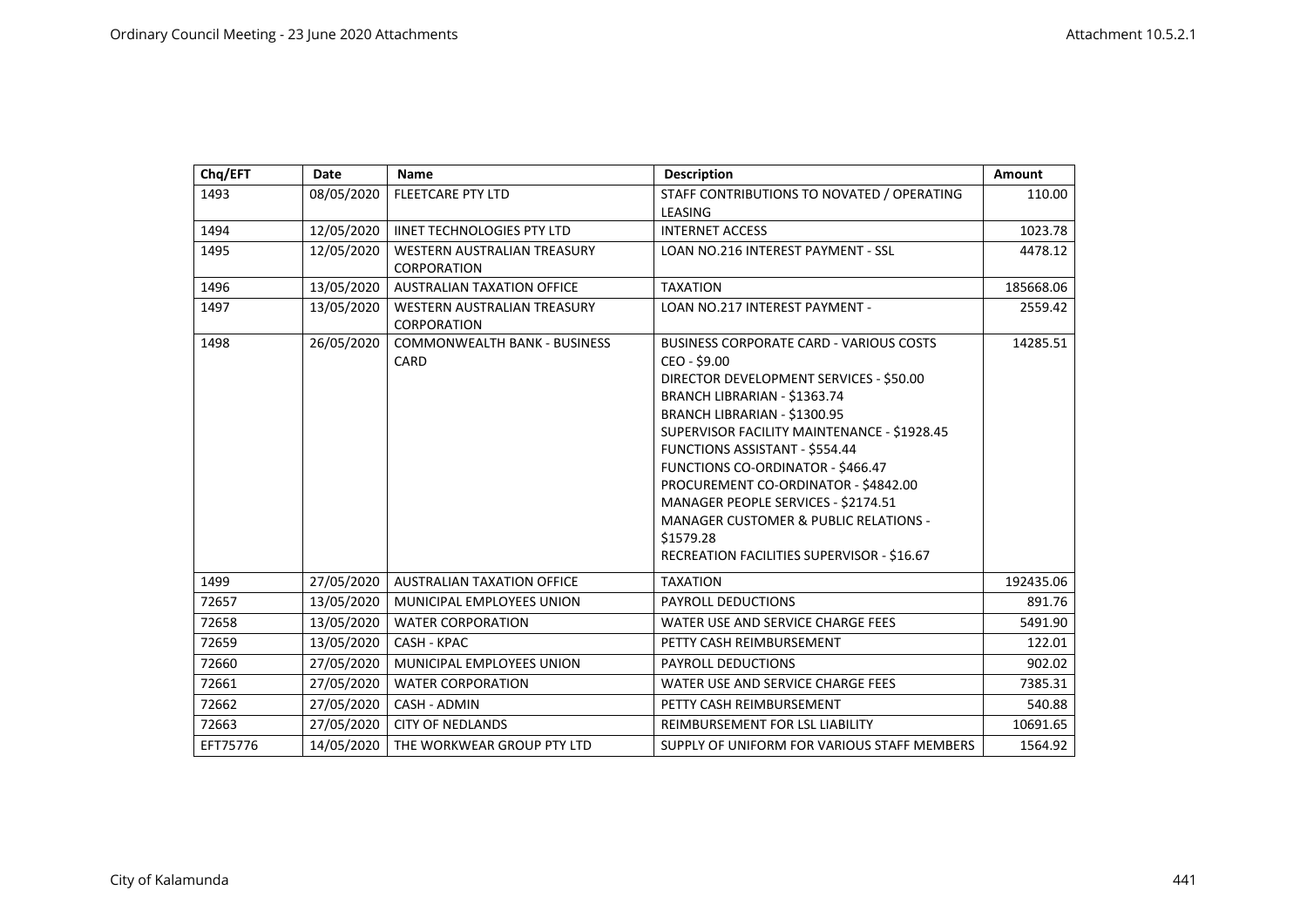| Chq/EFT  | <b>Date</b> | <b>Name</b>                                          | <b>Description</b>                                                                                  | <b>Amount</b> |
|----------|-------------|------------------------------------------------------|-----------------------------------------------------------------------------------------------------|---------------|
| EFT75777 | 14/05/2020  | WEX AUSTRALIA PTY LTD - WRIGHT                       | FUEL - PERIOD ENDING 11/05/20                                                                       | 756.13        |
|          |             | EXPRESS FUEL CARDS AUSTRALIA LTD                     |                                                                                                     |               |
| EFT75778 | 14/05/2020  | RICOH AUSTRALIA PTY LTD                              | PHOTOCOPYING CHARGES FOR VARIOUS LOCATIONS                                                          | 3818.05       |
| EFT75779 | 14/05/2020  | VIP CARPET AND UPHOLSTERY CLEANING<br><b>SERVICE</b> | CARPET CLEANING AT VARIOUS LOCATIONS                                                                | 1570.00       |
| EFT75780 | 14/05/2020  | <b>TOTALLY WORKWEAR</b>                              | SUPPLY OF PROTECTIVE CLOTHING                                                                       | 1859.25       |
| EFT75781 | 14/05/2020  | <b>CHARLES ANTHONY VINCI</b>                         | CROSSOVER REIMBURSEMENT                                                                             | 428.00        |
| EFT75782 | 14/05/2020  | <b>LESLEY BOYD</b>                                   | COUNCILLOR ALLOWANCE - 01/05/20 - 31/05/20                                                          | 2290.00       |
| EFT75783 | 14/05/2020  | KATHLEEN (KATHY) RITCHIE                             | COUNCILLOR ALLOWANCE - 01/05/20 - 31/05/20                                                          | 2290.00       |
| EFT75784 | 14/05/2020  | MARGARETHA HENRIETHA DE JONGHE                       | REFUND FOR TICKETS DUE TO COVID-19 - THE TWO<br><b>CENT PROFESSIONALS</b>                           | 30.00         |
| EFT75785 | 14/05/2020  | <b>LISA COOPER</b>                                   | COUNCILLOR ALLOWANCE - 01/05/20 - 31/05/20                                                          | 2290.00       |
| EFT75786 | 14/05/2020  | <b>ELIZABETH BRAITHWAITE</b>                         | REFUND OF 2 TICKETS FOR BATTLE OF THE VOICES<br>DUE TO CANCELLATION OF CONCERT - DUE TO<br>COVID-19 | 50.00         |
| EFT75787 | 14/05/2020  | <b>AUSTRALIAN SERVICES UNION</b>                     | PAYROLL DEDUCTIONS                                                                                  | 71.70         |
| EFT75788 | 14/05/2020  | CITY OF KALAMUNDA STAFF SOCIAL CLUB                  | <b>PAYROLL DEDUCTIONS</b>                                                                           | 118.00        |
| EFT75789 | 14/05/2020  | <b>CHILD SUPPORT AGENCY</b>                          | <b>PAYROLL DEDUCTIONS</b>                                                                           | 755.72        |
| EFT75790 | 14/05/2020  | <b>AUSTRALIA POST</b>                                | <b>POSTAL EXPENSES FEES</b>                                                                         | 1810.66       |
| EFT75791 | 14/05/2020  | <b>BUNNINGS BUILDING SUPPLIES</b>                    | HARDWARE SUPPLIES FOR VARIOUS LOCATIONS                                                             | 695.74        |
| EFT75792 | 14/05/2020  | <b>COATES HIRE OPERATIONS PTY LTD</b>                | PLANT / EQUIPMENT HIRE                                                                              | 556.90        |
| EFT75793 | 14/05/2020  | NAPA - A DIVISION OF GPC ASIA PACIFIC<br>PTY LTD     | PLANT / VEHICLE PARTS                                                                               | 762.19        |
| EFT75794 | 14/05/2020  | LANDGATE                                             | LAND ENQUIRIES FOR VARIOUS LOCATIONS                                                                | 104.80        |
| EFT75795 | 14/05/2020  | DOWNER EDI ENGINEERING POWER PTY<br><b>LTD</b>       | TOWN CCTV PREVENTIVE MAINTENANCE VISIT 1                                                            | 4217.80       |
| EFT75796 | 14/05/2020  | KALAMUNDA AUTO ELECTRICS                             | PLANT / VEHICLE PARTS                                                                               | 798.60        |
| EFT75797 | 14/05/2020  | <b>MAXWELL ROBINSON &amp; PHELPS PEST</b>            | PEST CONTROL SERVICES & SUPPLY AND INSTALL                                                          | 2378.58       |
|          |             | MANAGEMENT (MRP)                                     | SENTRICON BAITING SYSTEM TO STIRK COTTAGE                                                           |               |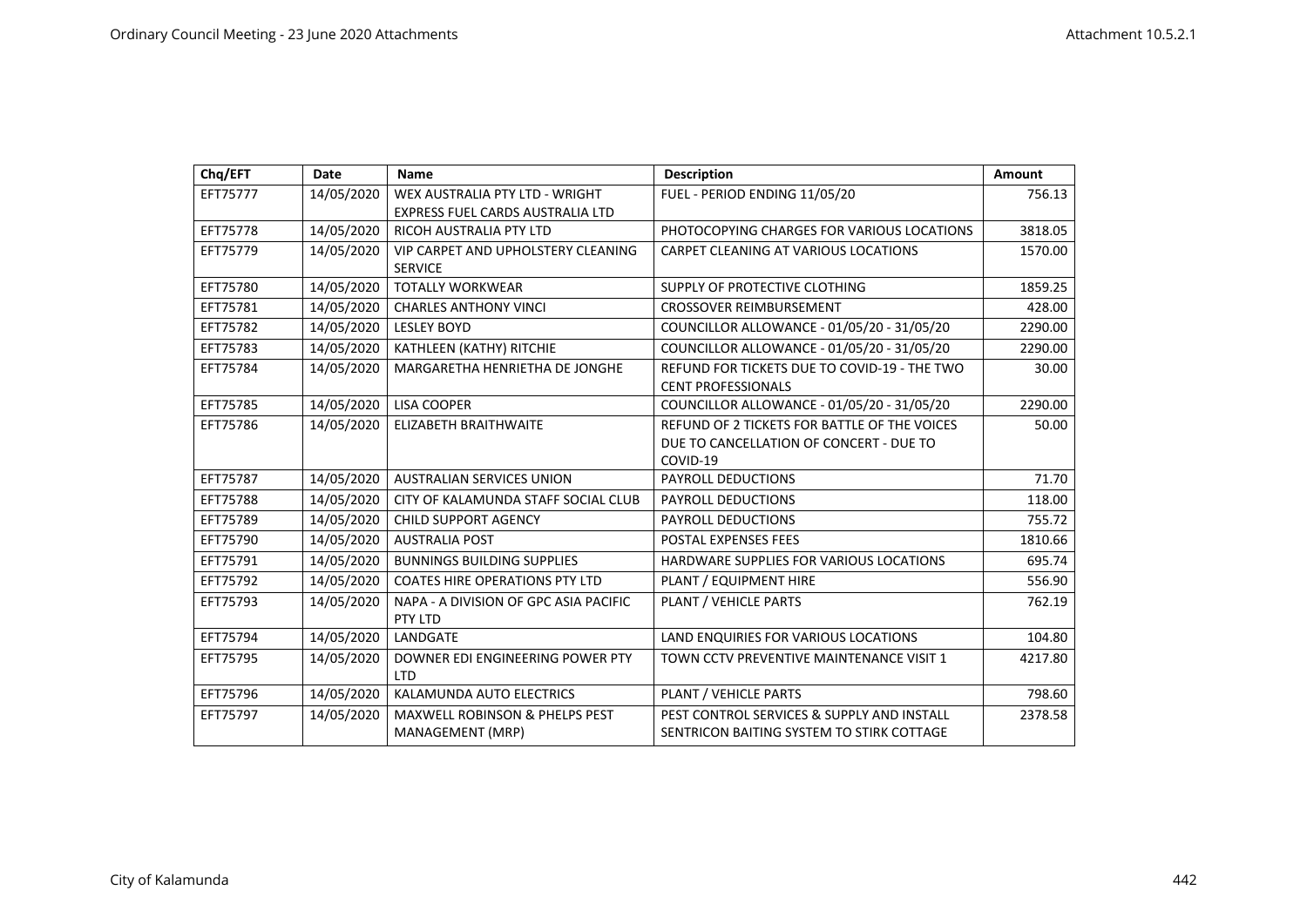| Chq/EFT  | Date       | Name                                                          | <b>Description</b>                                                          | <b>Amount</b> |
|----------|------------|---------------------------------------------------------------|-----------------------------------------------------------------------------|---------------|
| EFT75798 | 14/05/2020 | <b>TELSTRA CORPORATION</b>                                    | <b>TELEPHONE EXPENSES</b>                                                   | 7698.97       |
| EFT75799 | 14/05/2020 | <b>WALKERS HARDWARE (MITRE 10)</b>                            | <b>HARDWARE SUPPLIES</b>                                                    | 83.19         |
| EFT75800 | 14/05/2020 | <b>ECHO NEWSPAPER</b>                                         | ADVERTISING FOR VARIOUS JOBS / EVENTS                                       | 2200.00       |
| EFT75801 | 14/05/2020 | MCKAY EARTHMOVING PTY LTD                                     | PLANT EQUIPMENT AND OPERATOR HIRE FOR<br><b>VARIOUS LOCATIONS</b>           | 6687.12       |
| EFT75802 | 14/05/2020 | <b>K-LINE FENCING GROUP</b>                                   | <b>FENCING SUPPLIES / REPAIRS</b>                                           | 8800.00       |
| EFT75803 | 14/05/2020 | <b>EASTERN METROPOLITAN REGIONAL</b><br><b>COUNCIL (EMRC)</b> | DOMESTIC / WASTE CHARGES - RED HILL TIP,<br>MATTRESS & TIMBER DISPOSAL FEES | 219953.47     |
| EFT75804 | 14/05/2020 | <b>BORAL CONSTRUCTION MATERIALS</b><br><b>GROUP</b>           | ROAD MATERIALS FOR VARIOUS LOCATIONS                                        | 335.17        |
| EFT75805 | 14/05/2020 | <b>VODAFONE HUTCHISON AUSTRALIA PTY</b><br><b>LTD</b>         | <b>COMMUNICATION EXPENSES FOR EMERGENCY</b><br>SERVICES - MAY 2020          | 242.13        |
| EFT75806 | 14/05/2020 | <b>FASTA COURIERS</b>                                         | <b>COURIER FEES</b>                                                         | 164.94        |
| EFT75807 | 14/05/2020 | <b>BCITF</b>                                                  | LEVY FEE - APRIL 2020                                                       | 417.19        |
| EFT75808 | 14/05/2020 | THE WATERSHED WATER SYSTEMS                                   | RETICULATION PARTS FOR VARIOUS RESERVES                                     | 1633.00       |
| EFT75809 | 14/05/2020 | <b>ALSCO LINEN SERVICE</b>                                    | LINEN HIRE / LAUNDRY SERVICES / CLEANING<br><b>SUPPLIES</b>                 | 983.59        |
| EFT75810 | 14/05/2020 | <b>BRADOCK PODIATRY SERVICES PTY LTD</b>                      | PODIATRY SERVICES AT JACK HEALEY CENTRE                                     | 548.20        |
| EFT75811 | 14/05/2020 | LINDLEY CONTRACTING                                           | PLUMBING REPAIRS / MAINTENANCE FOR VARIOUS<br><b>LOCATIONS</b>              | 3454.00       |
| EFT75812 | 14/05/2020 | <b>KALA BOB KATS PTY LTD</b>                                  | PLANT EQUIPMENT AND OPERATOR HIRE FOR<br><b>VARIOUS LOCATIONS</b>           | 6905.25       |
| EFT75813 | 14/05/2020 | SYNERGY                                                       | <b>POWER CHARGES</b>                                                        | 20153.34      |
| EFT75814 | 14/05/2020 | <b>ALINTA ENERGY</b>                                          | <b>GAS CHARGES</b>                                                          | 2883.35       |
| EFT75815 | 14/05/2020 | STEWART & HEATON CLOTHING CO PTY<br><b>LTD</b>                | FIRE PROTECTION WEAR / SUPPLIES                                             | 247.07        |
| EFT75816 | 14/05/2020 | <b>GRONBEK SECURITY</b>                                       | SECURITY KEY SERVICES TO VARIOUS LOCATIONS                                  | 1535.08       |
| EFT75817 | 14/05/2020 | <b>BGC ASPHALT</b>                                            | ROAD MATERIALS FOR VARIOUS LOCATIONS                                        | 969.32        |
| EFT75818 | 14/05/2020 | WA LIMESTONE COMPANY                                          | ROAD MATERIALS FOR VARIOUS LOCATIONS                                        | 1317.02       |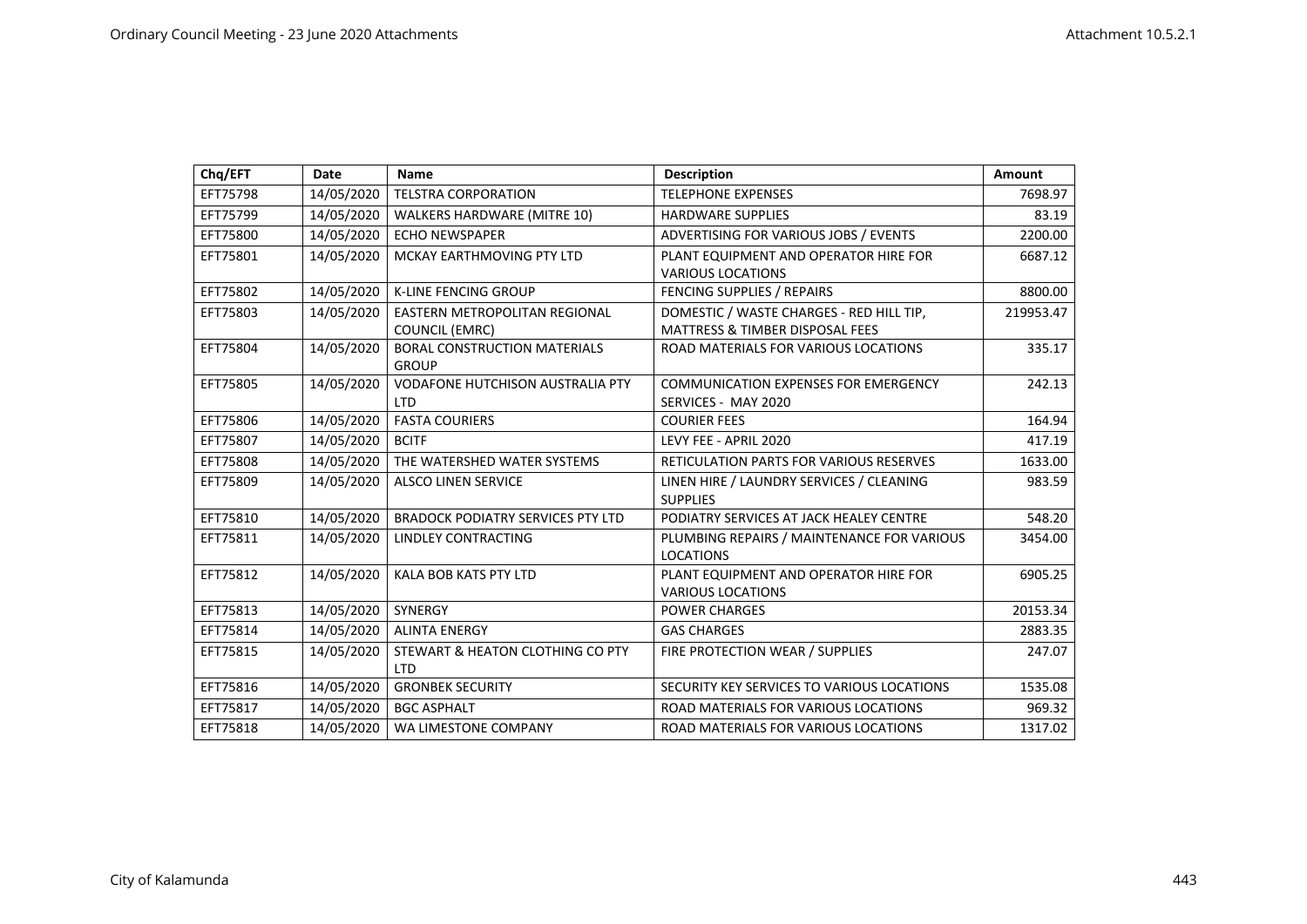| Chq/EFT  | <b>Date</b> | <b>Name</b>                                                  | <b>Description</b>                                                                                                                                                    | <b>Amount</b> |
|----------|-------------|--------------------------------------------------------------|-----------------------------------------------------------------------------------------------------------------------------------------------------------------------|---------------|
| EFT75819 | 14/05/2020  | <b>WESTSIDE FIRE SERVICES</b>                                | TESTING AND INSPECTION OF FIRE EQUIPMENT /<br><b>SUPPLIES</b>                                                                                                         | 442.01        |
| EFT75820 | 14/05/2020  | WINC AUSTRALIA PTY LTD                                       | STATIONERY / OFFICE SUPPLIES                                                                                                                                          | 288.95        |
| EFT75821 | 14/05/2020  | MILPRO WA (INCORPORATING HILL TOP<br>TROPHIES)               | SUPPLY OF NAME BADGES FOR VARIOUS STAFF                                                                                                                               | 52.25         |
| EFT75822 | 14/05/2020  | <b>BRICK CONCEPTS</b>                                        | CROSSOVER MAINTENANCE / REPAIRS FOR VARIOUS<br><b>LOCATIONS</b>                                                                                                       | 454.00        |
| EFT75823 | 14/05/2020  | <b>JOHN GIARDINA</b>                                         | COUNCILLOR ALLOWANCE - 01/05/20 - 31/05/20                                                                                                                            | 2290.00       |
| EFT75824 | 14/05/2020  | <b>GEOFF STALLARD</b>                                        | COUNCILLOR ALLOWANCE - 01/05/20 - 31/05/20                                                                                                                            | 2290.00       |
| EFT75825 | 14/05/2020  | <b>MARKETFORCE PTY LTD</b>                                   | ADVERTISING FOR VARIOUS JOBS / EVENTS                                                                                                                                 | 2007.60       |
| EFT75826 | 14/05/2020  | IT VISION AUSTRALIA PTY LTD                                  | IT VISION CONFLUENCE USER LICENCES - APRIL 2020                                                                                                                       | 38.50         |
| EFT75827 | 14/05/2020  | WORK CLOBBER (MIDLAND)                                       | PROTECTIVE CLOTHING SUPPLIES                                                                                                                                          | 318.60        |
| EFT75828 | 14/05/2020  | J BLACKWOOD & SON LIMITED                                    | PROTECTIVE WEAR / SUPPLIES                                                                                                                                            | 73.72         |
| EFT75829 | 14/05/2020  | <b>EASTERN HILLS SAWS AND MOWERS</b>                         | PLANT / VEHICLE PARTS                                                                                                                                                 | 1598.80       |
| EFT75830 | 14/05/2020  | LOVEGROVE TURF SERVICES                                      | TURF MAINTENANCE / SERVICES AT VARIOUS<br><b>LOCATIONS</b>                                                                                                            | 60.00         |
| EFT75831 | 14/05/2020  | <b>BOLLIG DESIGN GROUP</b>                                   | ARCHITECTURAL SERVICES FOR THE KALAMUNDA<br><b>COMMUNITY CENTRE</b>                                                                                                   | 3998.50       |
| EFT75832 | 14/05/2020  | MUNDARING ARTS CENTRE INC                                    | APPRAISAL AND VALUATION OF CITY OF<br>KALAMUNDA ART COLLECTION                                                                                                        | 18645.00      |
| EFT75833 | 14/05/2020  | OCE CORPORATE PTY LTD - OFFICE<br><b>CLEANING EXPERTS</b>    | CLEANING SERVICES / CONSUMABLES FOR VARIOUS<br><b>LOCATIONS</b>                                                                                                       | 32614.09      |
| EFT75834 | 14/05/2020  | <b>WATTLE GROVE VETERINARY HOSPITAL</b>                      | <b>VETERINARY FEES</b>                                                                                                                                                | 340.00        |
| EFT75835 | 14/05/2020  | <b>DEVELOPMENT ENGINEERING</b><br><b>CONSULTANTS PTY LTD</b> | <b>ENGINEERING CONSULTING SERVICES - URBAN</b><br>WATER MANAGEMENT PLAN FOR MADDINGTON<br>KENWICK STRATEGIC EMPLOYMENT AREA PRECINCT<br><b>3A AND ASSOCIATED WORK</b> | 33000.00      |
| EFT75836 | 14/05/2020  | NUTRIEN AG SOLUTIONS LIMITED                                 | <b>CHEMICALS &amp; SUPPLIES FOR OPERATIONS CENTRE</b>                                                                                                                 | 3115.64       |
| EFT75837 | 14/05/2020  | <b>UES INTERNATIONAL PTY</b>                                 | PLANT / VEHICLE PARTS                                                                                                                                                 | 240.90        |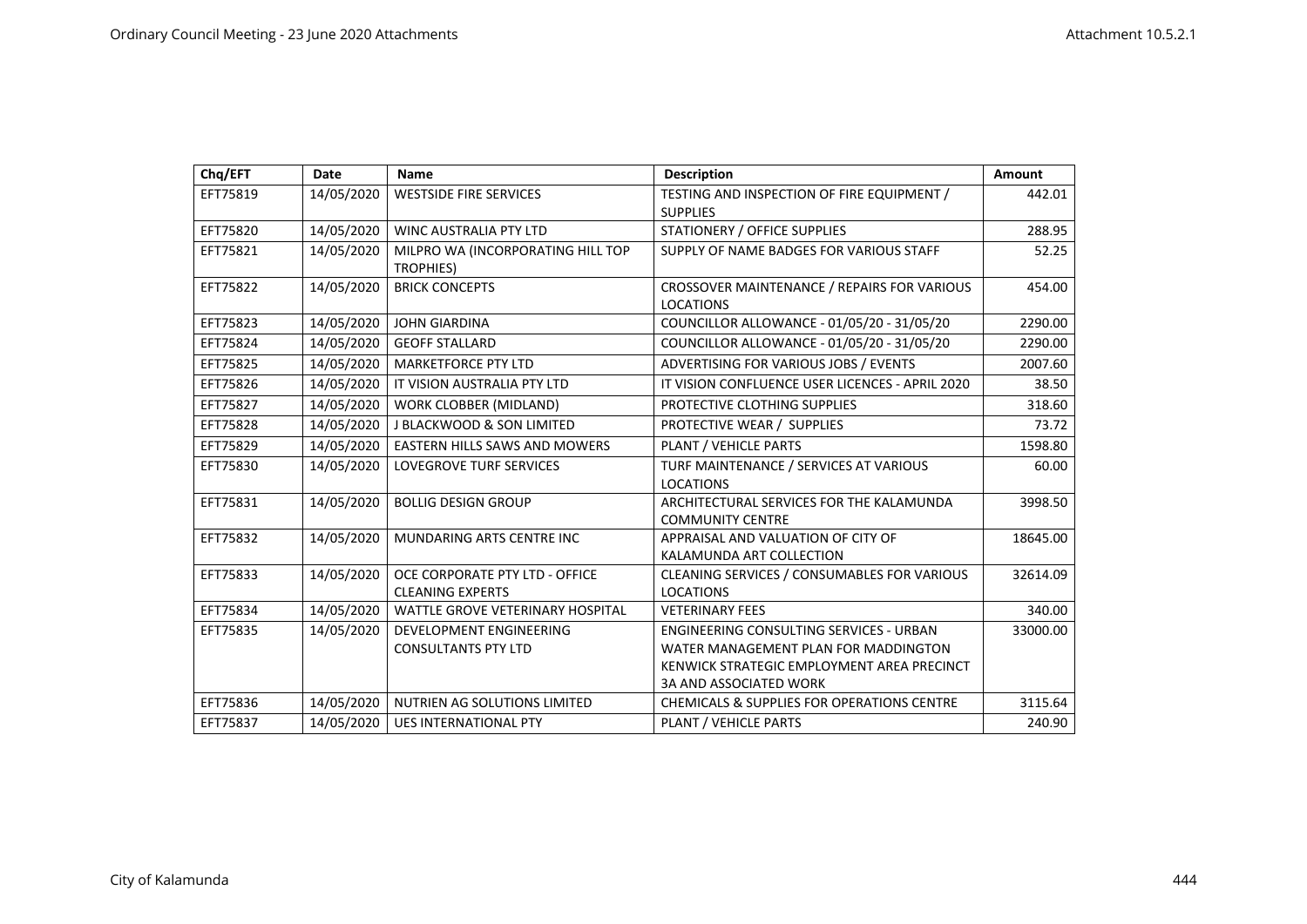| Chq/EFT  | Date       | <b>Name</b>                             | <b>Description</b>                            | Amount   |
|----------|------------|-----------------------------------------|-----------------------------------------------|----------|
| EFT75838 | 14/05/2020 | KALAMUNDA PLUMBING                      | PLUMBING REPAIRS / MAINTENANC FOR VARIOUS     | 3067.90  |
|          |            |                                         | <b>LOCATIONS</b>                              |          |
| EFT75839 | 14/05/2020 | <b>TOTAL EDEN PTY LTD</b>               | SUPPLY OF RETICULATION PARTS FOR VARIOUS      | 7986.15  |
|          |            |                                         | <b>RESERVES</b>                               |          |
| EFT75840 | 14/05/2020 | <b>HAWLEY'S BOBCAT SERVICE</b>          | PLANT EQUIPMENT AND OPERATOR HIRE FOR         | 5685.44  |
|          |            |                                         | <b>VARIOUS LOCATIONS</b>                      |          |
| EFT75841 | 14/05/2020 | TOTAL PACKAGING (WA) PTY LTD            | SUPPLY OF DOG LITTER BAGS                     | 1029.60  |
| EFT75842 | 14/05/2020 | <b>UVH INDUSTRIES</b>                   | PLANT EQUIPMENT REPAIRS                       | 436.70   |
| EFT75843 | 14/05/2020 | MAREBAR PTY LTD T/A DBS FENCING         | REPAIR THE CHAINMESH FENCING AT BRAE ROAD TIP | 1078.00  |
|          |            |                                         | SITE, HIGH WYCOMBE                            |          |
| EFT75844 | 14/05/2020 | WA HINO SALES & SERVICE                 | PLANT / VEHICLE PARTS                         | 87.32    |
| EFT75845 | 14/05/2020 | <b>GRASSTREES AUSTRALIA</b>             | <b>GARDEN AND VERGE SUPPLIES</b>              | 1303.50  |
| EFT75846 | 14/05/2020 | DEPARTMENT OF FIRE AND EMERGENCY        | 50% COST SHARING FOR THE COMMUNITY FIRE       | 36675.00 |
|          |            | <b>SERVICES (DFES)</b>                  | MANAGER FOR THE PERIOD 27/09/20 - 26/03/20 AS |          |
|          |            |                                         | PER THE MOU BETWEEN DFES AND THE CITY OF      |          |
|          |            |                                         | KALAMUNDA                                     |          |
| EFT75847 | 14/05/2020 | PRIMARIES OF WA - MIDLAND               | <b>GARDEN / RESERVE SUPPLIES</b>              | 129.81   |
| EFT75848 | 14/05/2020 | AMEREX FIRE (WA) (E FIRE AND SAFETY)    | FIRE EQUIPMENT MAINTENANCE FOR VARIOUS        | 916.30   |
|          |            |                                         | <b>LOCATIONS</b>                              |          |
| EFT75849 | 14/05/2020 | <b>B &amp; J CATALANO PTY LTD</b>       | ROAD MATERIALS FOR VARIOUS LOCATIONS          | 11050.17 |
| EFT75850 | 14/05/2020 | <b>HILL TOP GROUP PTY</b>               | CONTRACTOR BUILDING MAINTENANCE ADDITIONAL    | 13158.42 |
|          |            |                                         | WORKS TO STIRK COTTAGE & PAINTING OF TIMBERS  |          |
|          |            |                                         | AT JACK HEALEY CENTRE                         |          |
| EFT75851 | 14/05/2020 | TALONS HSF PTY LTD T/A TALONS HIGH      | SERVICE AS REQUIRED AND SUPPLY OF PARTS TO    | 1615.46  |
|          |            | <b>SECURITY FENCING</b>                 | <b>REPAIR THE DEPOT GATES AND FENCE</b>       |          |
| EFT75852 | 14/05/2020 | <b>BUILDING COMMISSION - DEPARTMENT</b> | <b>BUILDING LEVY - APRIL 2020</b>             | 10612.36 |
|          |            | OF MINES, INDUSTRY REGULATION &         |                                               |          |
|          |            | <b>SAFETY</b>                           |                                               |          |
| EFT75853 | 14/05/2020 | LIFTING BY DESIGN PTY LTD               | PLANT / VEHICLE PARTS                         | 619.30   |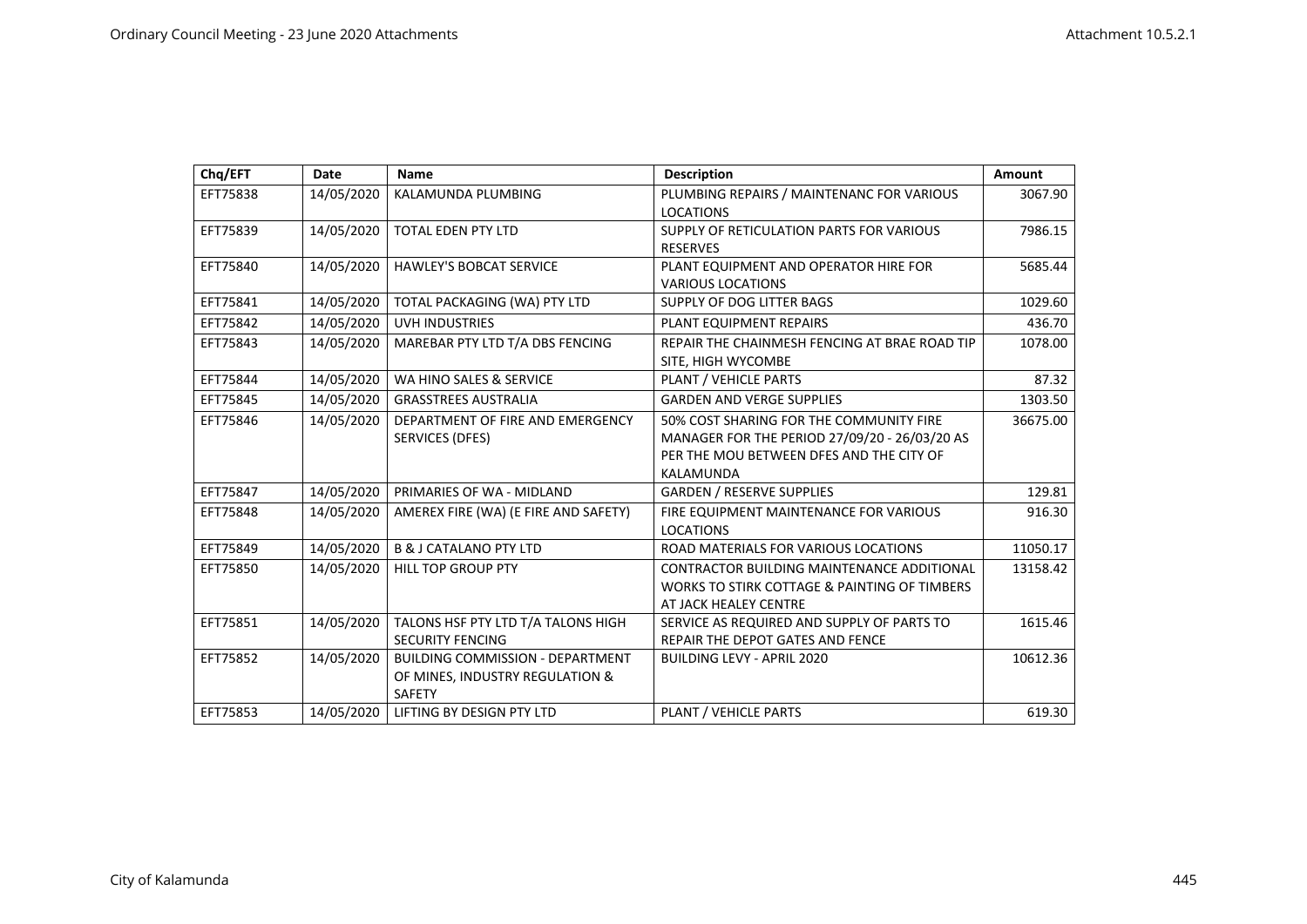| EFT75854<br>14/05/2020<br>HAYS SPECIALIST RECRUITMENT<br>HIRE OF TEMPORARY STAFF FOR ADMIN / DEPOT<br>(AUSTRALIA) PTY LTD<br>14/05/2020<br>EFT75855<br>ENGIE MECHANICAL SERVICES AUSTRALIA<br>AIRCONDITIONING MAINTENANCE / REPAIRS FOR<br>PTY LTD<br><b>VARIOUS LOCATIONS</b><br>14/05/2020<br><b>STATIONERY &amp; OFFICE SUPPLIES</b><br>EFT75856<br><b>QUICK CORPORATE AUST PTY LTD</b><br>14/05/2020<br>EFT75857<br>SUSAN (SUE) BILICH<br>COUNCILLOR ALLOWANCE - 01/05/20 - 31/05/20<br>14/05/2020<br>SUPPLY AND LAY CONCRETE KERBING AT WILLIAM ST<br>EFT75858<br><b>GLENVIEW MACHINE KERBING</b><br>& SHEFFIELD RD WATTLE GROVE<br>14/05/2020<br>ACES ( ANIMAL CARE EQUIPMENT &<br>EFT75859<br>ANIMAL HANDLING EQUIPMENT FOR RANGER<br>SERVICES P/L)<br><b>SERVICES</b> | Amount    |
|-------------------------------------------------------------------------------------------------------------------------------------------------------------------------------------------------------------------------------------------------------------------------------------------------------------------------------------------------------------------------------------------------------------------------------------------------------------------------------------------------------------------------------------------------------------------------------------------------------------------------------------------------------------------------------------------------------------------------------------------------------------------------------|-----------|
|                                                                                                                                                                                                                                                                                                                                                                                                                                                                                                                                                                                                                                                                                                                                                                               | 6968.45   |
|                                                                                                                                                                                                                                                                                                                                                                                                                                                                                                                                                                                                                                                                                                                                                                               | 3698.64   |
|                                                                                                                                                                                                                                                                                                                                                                                                                                                                                                                                                                                                                                                                                                                                                                               |           |
|                                                                                                                                                                                                                                                                                                                                                                                                                                                                                                                                                                                                                                                                                                                                                                               | 1080.44   |
|                                                                                                                                                                                                                                                                                                                                                                                                                                                                                                                                                                                                                                                                                                                                                                               | 2290.00   |
|                                                                                                                                                                                                                                                                                                                                                                                                                                                                                                                                                                                                                                                                                                                                                                               | 1318.52   |
|                                                                                                                                                                                                                                                                                                                                                                                                                                                                                                                                                                                                                                                                                                                                                                               | 298.82    |
| 14/05/2020<br>BIG W (AR W1.C3.U.07)<br>VARIOUS SUPPLIES FOR FORRESTFIELD LIBRARY<br>EFT75860                                                                                                                                                                                                                                                                                                                                                                                                                                                                                                                                                                                                                                                                                  | 860.00    |
| 14/05/2020<br>DEPARTMENT OF TRANSPORT<br>EFT75861<br>DISCLOSURE FEES FOR RELEASE OF INFORMATION                                                                                                                                                                                                                                                                                                                                                                                                                                                                                                                                                                                                                                                                               | 30.60     |
| 14/05/2020<br>PACIFIC BIOLOGICS PTY LTD<br>MOSQUITO CONTROL SUPPLIES<br>EFT75862                                                                                                                                                                                                                                                                                                                                                                                                                                                                                                                                                                                                                                                                                              | 2933.62   |
| 14/05/2020<br><b>BROOKE O'DONNELL</b><br>COUNCILLOR ALLOWANCE - 01/05/20 - 31/05/20<br>EFT75863                                                                                                                                                                                                                                                                                                                                                                                                                                                                                                                                                                                                                                                                               | 2290.00   |
| 14/05/2020<br>LOCK, STOCK & FARRELL LOCKSMITH PTY<br>PADLOCKS / KEYS SUPPLIES<br>EFT75864<br><b>LTD</b>                                                                                                                                                                                                                                                                                                                                                                                                                                                                                                                                                                                                                                                                       | 929.30    |
| 14/05/2020<br>PLANT / VEHICLE PARTS<br>EFT75865<br><b>T-QUIP</b>                                                                                                                                                                                                                                                                                                                                                                                                                                                                                                                                                                                                                                                                                                              | 60.05     |
| 14/05/2020<br>EFT75866<br>SWAN TOWING SERVICE PTY LTD<br><b>TOWING SERVICES</b>                                                                                                                                                                                                                                                                                                                                                                                                                                                                                                                                                                                                                                                                                               | 211.75    |
| 14/05/2020<br>ENGINEERING CONSULTANCY - RAY OWEN<br>EFT75867<br>DAVID WILLS & ASSOCIATES<br>SPORTING PRECINCT CARPARK & ROAD NETWORK<br><b>DETAIL DESIGN PLANS</b>                                                                                                                                                                                                                                                                                                                                                                                                                                                                                                                                                                                                            | 18324.33  |
| ATRADA GROUP PTY LTD T/A TRADESALES<br>EFT75868<br>14/05/2020<br>PLANT / VEHICLE PARTS                                                                                                                                                                                                                                                                                                                                                                                                                                                                                                                                                                                                                                                                                        | 1160.50   |
| 14/05/2020<br>DIRECT TRADES SUPPLY PTY LTD<br>EFT75869<br><b>HARDWARE SUPPLIES</b>                                                                                                                                                                                                                                                                                                                                                                                                                                                                                                                                                                                                                                                                                            | 36.50     |
| 14/05/2020<br>EFT75870<br>SHRED-X PTY LTD<br>SECURE DOCUMENT DISPOSAL BIN REMOVAL AND<br>REPLACEMENT                                                                                                                                                                                                                                                                                                                                                                                                                                                                                                                                                                                                                                                                          | 121.00    |
| EFT75871<br>14/05/2020<br><b>MARGARET THOMAS</b><br>COUNCILLOR ALLOWANCE - 01/05/20 - 31/05/20                                                                                                                                                                                                                                                                                                                                                                                                                                                                                                                                                                                                                                                                                | 8229.42   |
| 14/05/2020<br><b>OFFICE SUPPLIES / STATIONERY</b><br>EFT75872<br>OFFICEWORKS SUPERSTORES PTY LTD                                                                                                                                                                                                                                                                                                                                                                                                                                                                                                                                                                                                                                                                              | 213.40    |
| 14/05/2020<br><b>PAYMENT CERTIFICATE #1&amp;2 - ROAD</b><br>DOWNER EDI WORKS PTY LTD<br>EFT75873<br>REHABILITATION WELSHPOOL RD EAST, SECTION<br>1,3,4,5&8 & LESMURDIE RD SECTION 7                                                                                                                                                                                                                                                                                                                                                                                                                                                                                                                                                                                           | 725324.90 |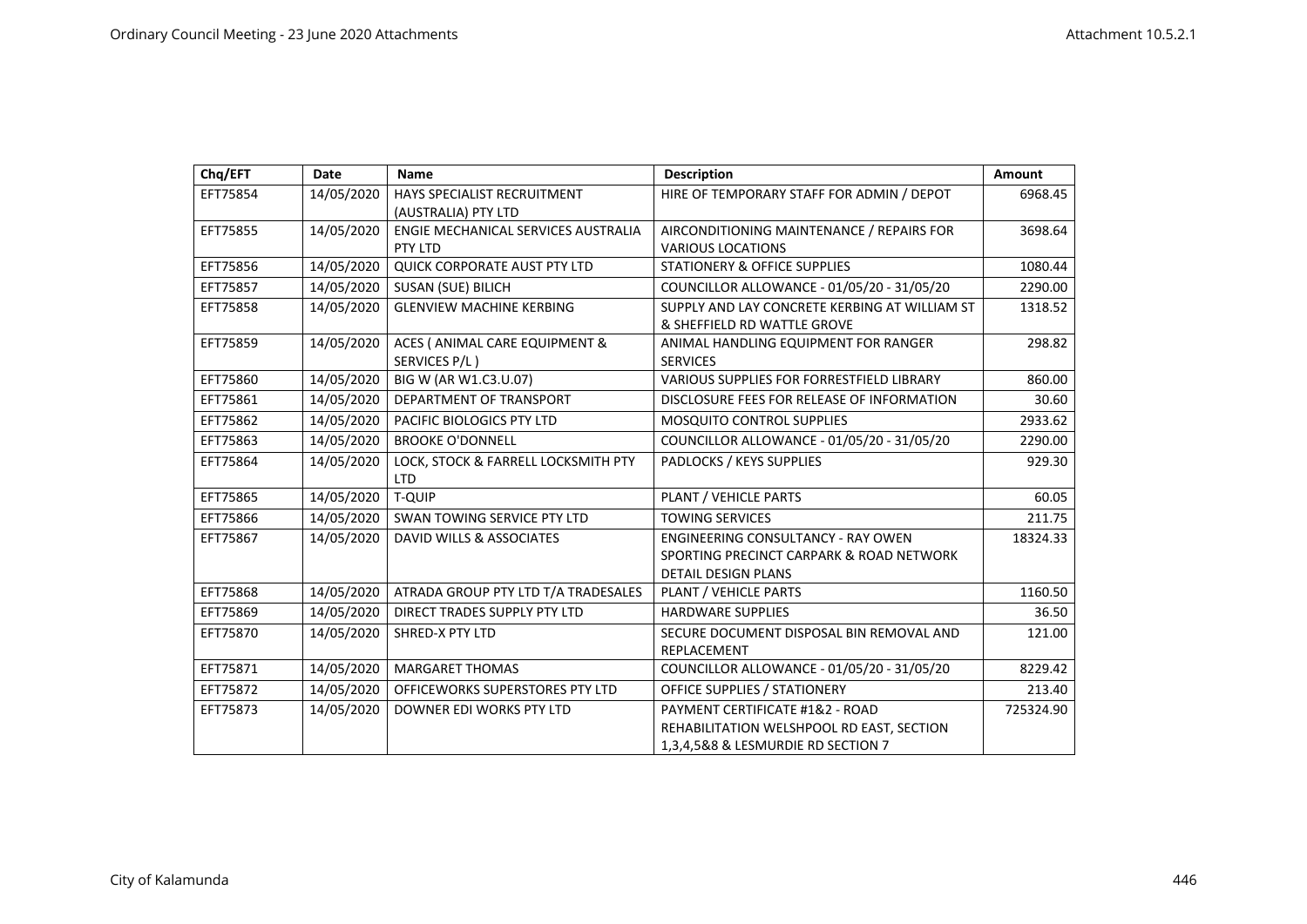| Chq/EFT  | Date       | <b>Name</b>                              | <b>Description</b>                                          | <b>Amount</b> |
|----------|------------|------------------------------------------|-------------------------------------------------------------|---------------|
| EFT75874 | 14/05/2020 | <b>CABLE LOCATES &amp; CONSULTING</b>    | LOCATION SERVICES FOR VARIOUS AREAS                         | 24666.18      |
| EFT75875 | 14/05/2020 | <b>MAYDAY EARTHMOVING</b>                | PLANT AND EQUIPMENT HIRE                                    | 9900.00       |
| EFT75876 | 14/05/2020 | MONUMENTAL SERVICES T/A A                | PORTION B SCOTT RESERVE MASTER PLAN PAYMENT                 | 9417.10       |
|          |            | <b>BALANCED VIEW LEISURE CONSULTANCY</b> | FOUR - 20 % UPON COMPLETION OF FINAL                        |               |
|          |            | <b>SERVICES</b>                          | <b>DOCUMENT</b>                                             |               |
| EFT75877 | 14/05/2020 | <b>WOOLWORTHS GROUP LIMITED</b>          | <b>GROCERY SUPPLIES</b>                                     | 934.75        |
| EFT75878 | 14/05/2020 | <b>EASTERN REGION SECURITY</b>           | SECURITY SERVICES TO VARIOUS LOCATIONS                      | 5070.25       |
| EFT75879 | 14/05/2020 | <b>GLENDA DAWN CHARLTON (PODIATRY)</b>   | PODIATRY SERVICES AT JACK HEALEY CENTRE                     | 2078.50       |
| EFT75880 | 14/05/2020 | <b>EASIFLEET MANAGEMENT</b>              | STAFF CONTRIBUTIONS TO NOVATED / OPERATING<br><b>LEASES</b> | 4800.39       |
| EFT75881 | 14/05/2020 | ALLAN DAVIES & TREVOR CHUDLEIGH          | ARCHITECTURAL CONSULTANCY SERVICES -                        | 7975.00       |
|          |            | <b>ARCHITECTS</b>                        | KALAMUNDA ARCHERY CLUB BUILDING RENEWAL                     |               |
| EFT75882 | 14/05/2020 | <b>BOYA EQUIPMENT PTY LTD</b>            | SUPPLY OF 1 NEW KUBOTA POWERSHIFT CABIN                     | 78507.00      |
|          |            |                                          | <b>TRACTOR FOR OPERATIONS CENTRE</b>                        |               |
| EFT75883 | 14/05/2020 | 360 ENVIRONMENTAL PTY LTD                | PREPARATION OF DSI PART 2 FOR BRAND RD AND                  | 6880.50       |
|          |            |                                          | WATER MONITORING AT LEDGER RD AND DAWSON                    |               |
|          |            |                                          | <b>RD CONTAMINATED SITES</b>                                |               |
| EFT75884 | 14/05/2020 | AJ BAKER & SONS PTY LTD                  | WATER COOLER SERVICE / MAINTENANCE AT DEPOT                 | 1029.67       |
| EFT75885 | 14/05/2020 | DRAINFLOW SERVICES PTY LTD               | CLEANING / MAINTAINING STORM WATER DRAINS                   | 16012.70      |
| EFT75886 | 14/05/2020 | <b>FORESTVALE TREES PTY LTD</b>          | <b>GARDEN / VERGE SUPPLIES</b>                              | 1859.00       |
| EFT75887 | 14/05/2020 | <b>APOLLO FABRICATIONS</b>               | SUPPLY OF 1 X 30M2 HOOK BIN                                 | 10780.00      |
| EFT75888 | 14/05/2020 | TRUCK CENTRE WA PTY LTD                  | PLANT / VEHICLE PARTS                                       | 233.55        |
| EFT75889 | 14/05/2020 | <b>LOCHNESS LANDSCAPE SERVICES</b>       | MOWING SERVICES AT VARIOUS RESERVES                         | 440.00        |
| EFT75890 | 14/05/2020 | DYLAN O'CONNOR                           | COUNCILLOR ALLOWANCE - 01/05/20 - 31/05/20                  | 3596.83       |
| EFT75891 | 14/05/2020 | <b>BOWDEN TREE CONSULTANCY</b>           | ARBORICULTURAL ASSESSMENT & REPORT AT 2<br><b>LOCATIONS</b> | 1001.00       |
| EFT75892 | 14/05/2020 | CONTRAFLOW                               | TRAFFIC MANAGEMENT FOR VARIOUS LOCATIONS                    | 28087.10      |
| EFT75893 | 14/05/2020 | <b>RICCARDO MARIO LETARI</b>             | <b>FOOTPATH DEPOSIT REFUND</b>                              | 2500.00       |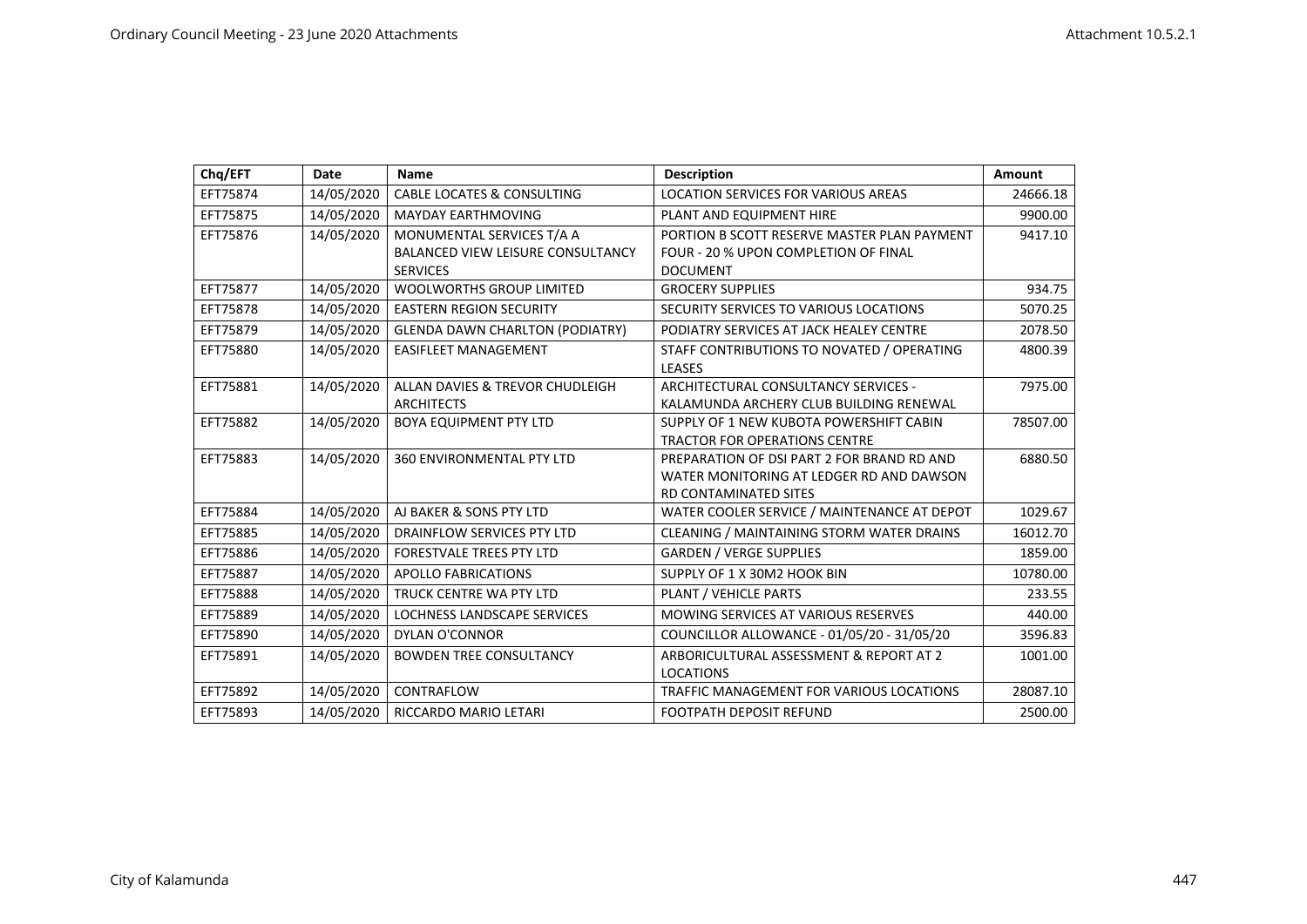| Chq/EFT  | <b>Date</b> | <b>Name</b>                              | <b>Description</b>                                | Amount   |
|----------|-------------|------------------------------------------|---------------------------------------------------|----------|
| EFT75894 | 14/05/2020  | <b>CATALYSE PTY LTD</b>                  | INITIAL FEES FOR 2020MARKYT COMMUNITY             | 6875.00  |
|          |             |                                          | <b>SCORECARD</b>                                  |          |
| EFT75895 | 14/05/2020  | <b>ARBOR CENTRE PTY LTD</b>              | CHECK BRACING TENSION AND INTEGRITY OF FICUS      | 968.00   |
|          |             |                                          | HILLI BETWEEN 63 & 65 CORAL ROAD, KALAMUNDA       |          |
| EFT75896 | 14/05/2020  | <b>STATE WIDE TURF SERVICES</b>          | TURF SUPPLIES / MAINTENANCE FOR VARIOUS           | 2083.12  |
|          |             |                                          | <b>LOCATIONS</b>                                  |          |
| EFT75897 | 14/05/2020  | <b>KOTT GUNNING LAWYERS</b>              | <b>LEGAL EXPENSES</b>                             | 3169.56  |
| EFT75898 | 14/05/2020  | <b>BEAVER TREE SERVICES</b>              | <b>GENERAL TREE SERVICES / UNDER POWERLINES</b>   | 71852.00 |
|          |             |                                          | PRUNING FOR VARIOUS LOCATIONS                     |          |
| EFT75899 | 14/05/2020  | <b>DELL AUSTRALIA</b>                    | COMPUTER PARTS / ACCESSORY SUPPLIES               | 1538.90  |
| EFT75900 | 14/05/2020  | <b>WEST-SURE GROUP PTY LTD</b>           | CASH IN TRANSIT - APRIL 2020                      | 365.20   |
| EFT75901 | 14/05/2020  | THE GOOD GUYS                            | <b>ELECTRICAL SUPPLIES</b>                        | 1946.00  |
| EFT75902 | 14/05/2020  | REMONDIS AUSTRALIA PTY LTD               | <b>COLLECTION &amp; RECYCLING OF CARDBOARD AT</b> | 118.80   |
|          |             |                                          | <b>VARIOUS SPORTING FACILITIES</b>                |          |
| EFT75903 | 14/05/2020  | ASPHALTECH PTY LTD                       | ROAD MATERIALS FOR VARIOUS LOCATIONS              | 1262.34  |
| EFT75904 | 14/05/2020  | <b>JANELLE SEWELL</b>                    | COUNCILLOR ALLOWANCE - 01/05/20 - 31/05/20        | 2290.00  |
| EFT75905 | 14/05/2020  | SAFE T CARD AUSTRALIA PTY LTD            | MONTHLY MONITORING CHARGES FOR VARIOUS            | 132.00   |
|          |             |                                          | <b>LOCATIONS</b>                                  |          |
| EFT75906 | 14/05/2020  | <b>MARY CANNON</b>                       | COUNCILLOR ALLOWANCE - 01/05/20 - 31/05/20        | 2290.00  |
| EFT75907 | 14/05/2020  | <b>KALAMUNDA ELECTRICS</b>               | ELECTRICAL REPAIRS / MAINTENANCE FOR VARIOUS      | 12885.63 |
|          |             |                                          | LOCATIONS INCLUDING INSTALLATION OF NEW           |          |
|          |             |                                          | POWER & LIGHTING CABLING THROUGHOUT TOWN          |          |
|          |             |                                          | <b>SQUARE HALL</b>                                |          |
| EFT75908 | 14/05/2020  | <b>HIND'S SAND SUPPLY</b>                | SUPPLY AND DELIVER MATERIALS FOR KALAMUNDA        | 10574.32 |
|          |             |                                          | ROAD HIGH WYCOMBE STREETSCAPE                     |          |
| EFT75909 | 14/05/2020  | <b>JB HI-FI COMMERCIAL</b>               | VARIOUS ELECTRICAL / COMPUTER / ACCESSORY         | 319.00   |
|          |             |                                          | <b>SUPPLIES</b>                                   |          |
| EFT75910 | 14/05/2020  | <b>JDSI CONSULTING ENGINEERS PTY LTD</b> | <b>CONSULTANCY SERVICES FOR SUPPLY &amp;</b>      | 3880.25  |
|          |             |                                          | INSTALLATION OF NEW WATER MAIN AT PALM TCE        |          |
|          |             |                                          | <b>FORRESTFIELD</b>                               |          |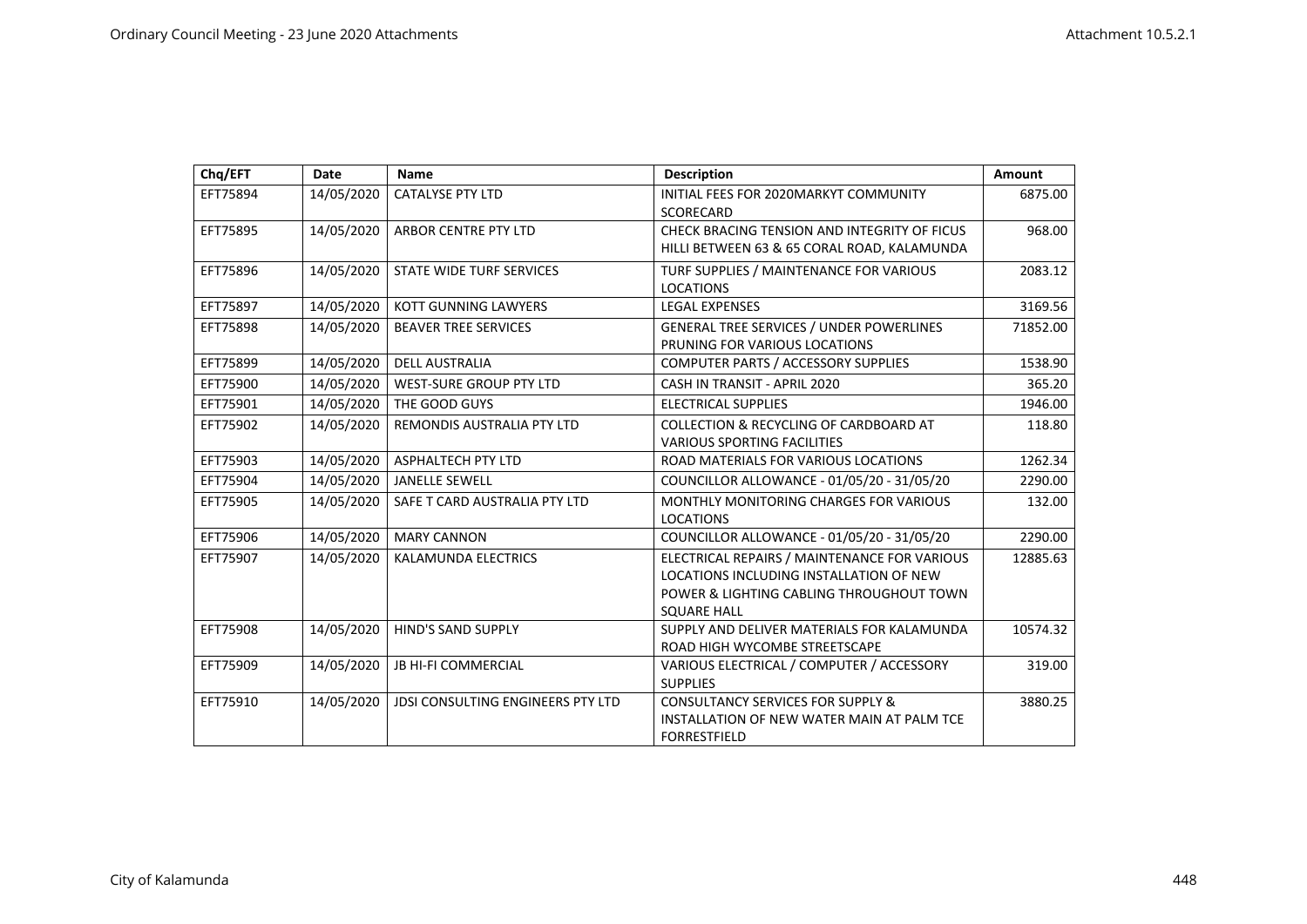| Chq/EFT  | <b>Date</b> | Name                                                                               | <b>Description</b>                                                                            | Amount    |
|----------|-------------|------------------------------------------------------------------------------------|-----------------------------------------------------------------------------------------------|-----------|
| EFT75911 | 14/05/2020  | <b>DMC CLEANING</b>                                                                | <b>CLEANING SERVICES AT OPERATIONS CENTRE</b>                                                 | 290.40    |
| EFT75912 | 14/05/2020  | KALAMUNDA RANGERS INCORPORATED                                                     | REFUND CREDIT ON DEBTORS ACCOUNT 30580                                                        | 1119.78   |
| EFT75913 | 14/05/2020  | ASHJAD PTY LTD T/A CUROST MILK<br><b>SUPPLY</b>                                    | MILK SUPPLY FOR OPERATIONS CENTRE                                                             | 130.72    |
| EFT75914 | 14/05/2020  | <b>HAS EARTHMOVING</b>                                                             | PATTERSON ROAD STAGE 2 WIDENING UPGRADE                                                       | 247429.99 |
| EFT75915 | 14/05/2020  | <b>ENVIRO PIPES PTY LTD</b>                                                        | SUPPLY OF PIPES FOR VARIOUS LOCATIONS                                                         | 3027.20   |
| EFT75916 | 14/05/2020  | <b>CAMERON BLAIR</b>                                                               | COUNCILLOR ALLOWANCE - 01/05/20 - 31/05/20                                                    | 2290.00   |
| EFT75917 | 14/05/2020  | <b>URBIS PTY LTD</b>                                                               | CAMBRIDGE RESERVE CONCEPT PLAN DESIGN                                                         | 9077.75   |
| EFT75918 | 14/05/2020  | STAN THE TYRE MAN ( STAN'S TYRE<br>SERVICE WA)                                     | PLANT / VEHICLE PARTS                                                                         | 1479.50   |
| EFT75919 | 14/05/2020  | <b>FLEETCARE PTY LTD</b>                                                           | STAFF CONTRIBUTIONS TO NOVATED / OPERATING<br>LEASING                                         | 5332.45   |
| EFT75920 | 14/05/2020  | <b>SUEZ RECYCLING &amp; RECOVERY (PERTH)</b><br>PTY LTD                            | <b>BULK BIN SERVICES FOR GREEN AND MIXED WASTE</b><br><b>COLLECTIONS AND DISPOSAL</b>         | 1228.14   |
| EFT75921 | 14/05/2020  | ZIRCODATA PTY LTD                                                                  | MONTHLY OFFSITE STORAGE FEES - PERIOD<br>26/03/20 - 25/04/20                                  | 516.18    |
| EFT75922 | 14/05/2020  | SPRAYLINE SPRAYING EQUIPMENT                                                       | SUPPLY & DELIVERY OF SPRAYING EQUIPMENT                                                       | 294.75    |
| EFT75923 | 14/05/2020  | DEVLYN CONSTRUCTIONS PTY LTD                                                       | <b>FOOTPATH DEPOSIT REFUND</b>                                                                | 4000.00   |
| EFT75924 | 14/05/2020  | CMA ECOCYCLE PTY LTD                                                               | COLLECTION AND RECYLING OF GLOBES FROM THE<br><b>WALLISTON TRANSFER STATION</b>               | 2324.87   |
| EFT75925 | 14/05/2020  | WEST TIP WASTE CONTROL PTY LTD                                                     | REMOVAL & PROCESSING OF BUILDING RUBBLE,<br><b>GULLY EDUCTING, SWEEPINGS</b>                  | 41484.93  |
| EFT75926 | 14/05/2020  | BLUE STEEL ENTERPRISES PTY LTD T/A<br><b>FRONTLINE FIRE &amp; RESCUE EQUIPMENT</b> | SUPPLIES FOR FIRE AND RESCUE                                                                  | 332.75    |
| EFT75927 | 14/05/2020  | AUS CHILL TECHNICAL SERVICES PTY LTD                                               | SUPPLY AIR CONDITIONING REPAIRS AND<br><b>INSTALLATION TO VARIOUS LOCATIONS</b>               | 4642.62   |
| EFT75928 | 14/05/2020  | ROADLINE REMOVAL WA                                                                | HIGH PRESSURE WATERBLAST REMOVAL OF<br>OBSOLETE LINEMARKINGS - GROVE ROAD<br><b>LESMURDIE</b> | 660.00    |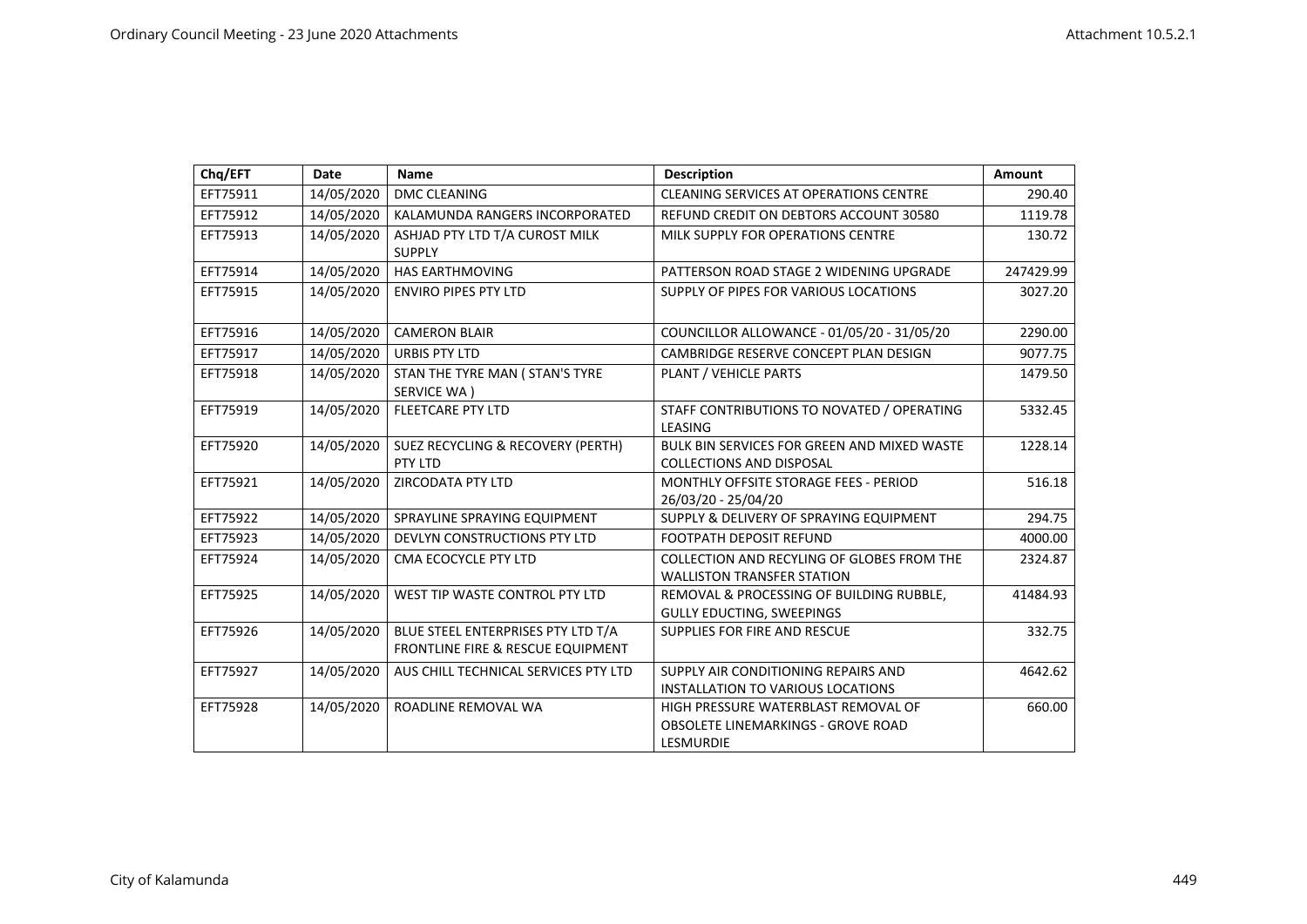| Chq/EFT  | <b>Date</b> | <b>Name</b>                         | <b>Description</b>                                     | <b>Amount</b> |
|----------|-------------|-------------------------------------|--------------------------------------------------------|---------------|
| EFT75929 | 14/05/2020  | <b>MARKET CREATIONS</b>             | <b>MARKETING &amp; TECHNOLOGY SERVICE FEES &amp;</b>   | 21172.46      |
|          |             |                                     | MONTHLY CLOUD HOSTING SERVICES                         |               |
| EFT75930 | 14/05/2020  | ANFIELD RD NOMINEES T/A ARTSUNWIND  | AMENDMENT TO CONSIGNMENT SUPPLIER AS                   | 100.80        |
|          |             |                                     | UNDERPAID - ZIG ZAG CULTURAL CENTRE - 1/02/20 -        |               |
|          |             |                                     | 29/02/20                                               |               |
| EFT75931 | 14/05/2020  | <b>ALLCREDIT PTY LTD</b>            | STAFF CONTRIBUTIONS TO NOVATED / OPERATING             | 490.00        |
|          |             |                                     | <b>LEASES</b>                                          |               |
| EFT75932 | 14/05/2020  | OPTEON PROPERTY GROUP PTY LTD       | CELL 9 WATTLE GROVE GUIDED DEVELOPMENT                 | 2500.00       |
|          |             |                                     | <b>SCHEME - VALUATION REPORT</b>                       |               |
| EFT75933 | 14/05/2020  | MENZIES CIVIL AUSTRALIA PTY LTD     | ROUNDABOUT UPGRADE OF HALE ROAD AND                    | 49309.61      |
|          |             |                                     | DAWSON AVE, FORRESTFIED                                |               |
| EFT75934 | 14/05/2020  | BRETT DAVID INVESTMENTS PTY LTD T/A | PROJECT MANAGEMENT SERVICES FOR KALAMUNDA              | 5950.28       |
|          |             | <b>SUCCESSFUL PROJECTS</b>          | <b>COMMUNITY CENTRE</b>                                |               |
| EFT75935 | 14/05/2020  | SPICK AND SPAN COMMERCIAL PROPERTY  | <b>CLEANING SERVICES &amp; CONSUMABLES FOR VARIOUS</b> | 6268.93       |
|          |             | <b>MAINTENANCE PTY LTD</b>          | <b>LOCATIONS</b>                                       |               |
| EFT75936 | 14/05/2020  | RELATIONSHIPS AUSTRALIA WA INC      | EMPLOYMENT ASSISTANCE PROGRAM SESSIONS FOR             | 330.00        |
|          |             |                                     | <b>MARCH 2020</b>                                      |               |
| EFT75937 | 14/05/2020  | AURORA ABRAHAM                      | ARTWORK FOR HIGH WYCOMBE DECORATIVE                    | 2000.00       |
|          |             |                                     | FOOTPATH TREATMENT PROJECT                             |               |
| EFT75938 | 14/05/2020  | <b>DOWSING GROUP PTY LTD</b>        | <b>CONSTRUCTION OF SHARED PATHWAY FROM</b>             | 88737.91      |
|          |             |                                     | NEWBURN ROAD TO MACLARTY WAY HIGH                      |               |
|          |             |                                     | WYCOMBE, CONCRETE WORKS AT HARTFIELD PARK              |               |
|          |             |                                     | SKATE PARK & CUNNOLD CLOSE PICKERING BROOK             |               |
| EFT75939 | 14/05/2020  | <b>WESTERN TREE RECYCLERS</b>       | <b>GREEN WASTE PROCESSING SERVICES AT WALLISTON</b>    | 16519.26      |
|          |             |                                     | <b>TRANSFER STATION</b>                                |               |
| EFT75940 | 14/05/2020  | URBAQUA LTD                         | WATTLE GROVE SOUTH - WATER MONITORING                  | 4048.00       |
| EFT75941 | 14/05/2020  | <b>MGTC OWNERS CLUB INC</b>         | <b>KEY BOND REFUND</b>                                 | 50.00         |
| EFT75942 | 14/05/2020  | <b>HORIZON WEST LANDSCAPE &amp;</b> | MAINTENANCE IRRIGATION SERVICES AT VARIOUS             | 52329.20      |
|          |             | <b>IRRIGATION PTY LTD</b>           | LOCATIONS & KALAMUNDA ROAD STREETSCAPE                 |               |
|          |             |                                     | <b>PROJECTS WORKS</b>                                  |               |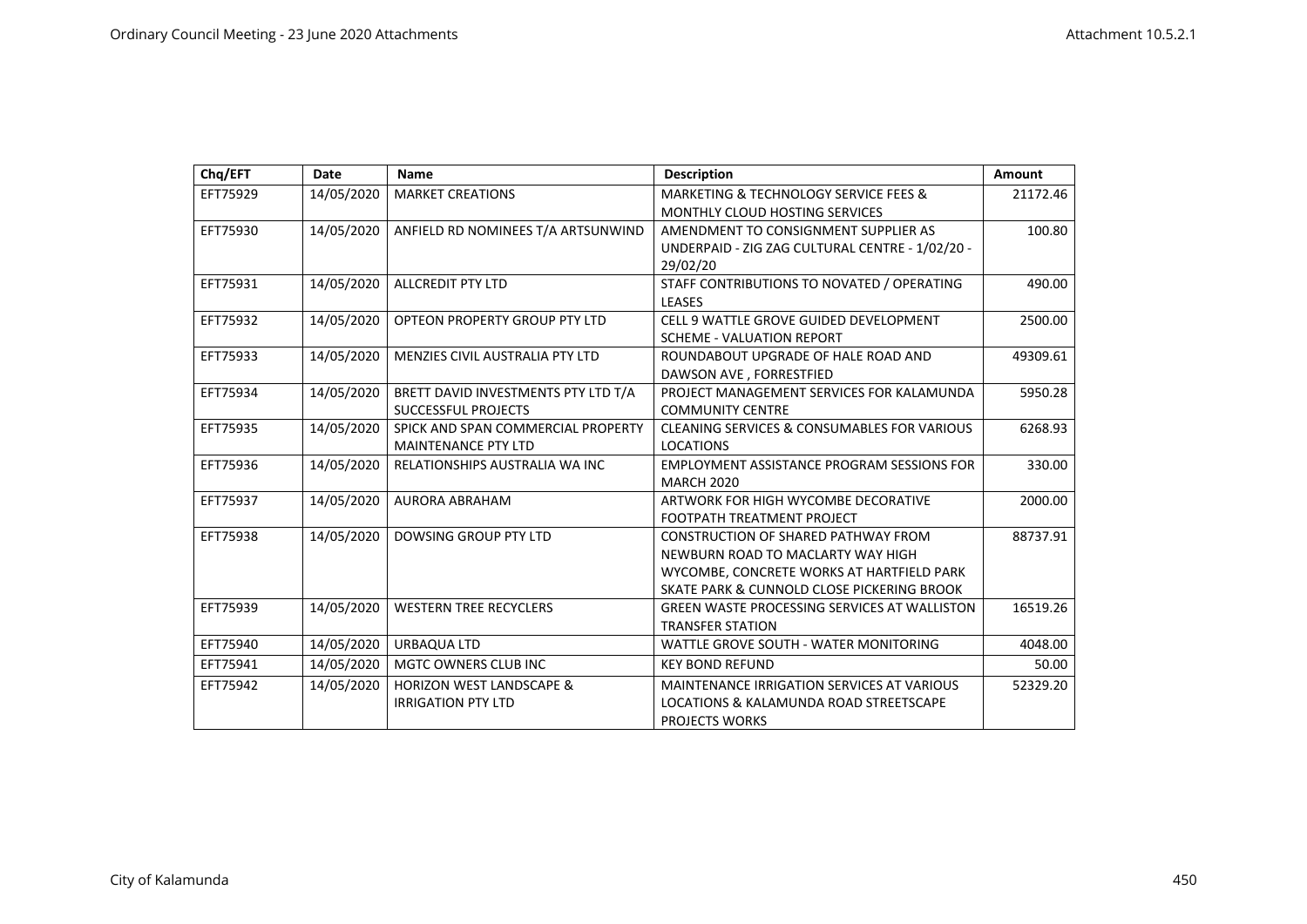| Chq/EFT  | <b>Date</b> | Name                                                                                | <b>Description</b>                                                                                                                 | Amount   |
|----------|-------------|-------------------------------------------------------------------------------------|------------------------------------------------------------------------------------------------------------------------------------|----------|
| EFT75943 | 14/05/2020  | ILLION AUSTRALIA PTY LTD T/A ILLION<br><b>TENDERLINK</b>                            | ADVERTISING OF VARIOUS TENDERS FOR THE CITY                                                                                        | 531.30   |
| EFT75944 | 14/05/2020  | <b>PLAY CHECK</b>                                                                   | COMPREHENSIVE ANNUAL PLAYGROUND SAFETY<br><b>AUDIT WITHIN THE CITY</b>                                                             | 16483.50 |
| EFT75945 | 14/05/2020  | A PROUD LANDMARK PTY LTD                                                            | STREET TREE PLANTING PROGRAM 2020 - PLANTING<br>SERVICES OF 276 STREET TREES ACROSS THE CITY &<br>TREE MAINTENANCE IN WATTLE GROVE | 45859.00 |
| EFT75946 | 14/05/2020  | <b>JBS&amp;G AUSTRALIA PTY LTD</b>                                                  | <b>CONTAMINATED SITES AUDITOR FOR FORMER</b><br><b>BRAND RD LANDFILL SITE</b>                                                      | 3617.63  |
| EFT75947 | 14/05/2020  | BUZZ ENTERPRISES PTY LTD T/A SIFTING<br><b>SANDS</b>                                | REGULAR MONTHLY LIGHT MAINTENANCE TO<br>VARIOUS PLAYGROUNDS AT VARIOUS LOCATIONS                                                   | 3520.00  |
| EFT75948 | 14/05/2020  | FOCUS AUDIOVISUAL PTY LTD                                                           | SUPPLY OF AUDIOVISUAL EQUIPMENT FOR IT<br><b>DEPARTMENT</b>                                                                        | 2238.50  |
| EFT75949 | 14/05/2020  | <b>EMPLOYEECONNECT PTY LTD</b>                                                      | <b>EMPLOYEE CONNECT COSTS APRIL 2020</b>                                                                                           | 3266.85  |
| EFT75950 | 14/05/2020  | ARROW CONTRACTING                                                                   | CARRY OUT MULCHING WORKS AT RICHARD<br><b>RD/MUSTANG COURT &amp; CHIPPING DRIVE</b>                                                | 5852.00  |
| EFT75951 | 14/05/2020  | <b>CROWE</b>                                                                        | PROVISION OF PROFESSIONAL SERVICES - REVIEW OF<br><b>FINANCIAL CONTROLS AUDIT</b>                                                  | 22440.00 |
| EFT75952 | 14/05/2020  | ORACLE CUSTOMER MANAGEMENT<br>SOLUTIONS PTY LTD T/AS ORACLE CMS                     | AFTER HOURS SERVICES                                                                                                               | 1719.61  |
| EFT75953 | 14/05/2020  | THOMAS (TOM) RUBERY                                                                 | SUCCESSFUL FUNDING THROUGH KALAMUNDA<br>SPORTS STAR FUNDING PROGRAM - APRIL 2020                                                   | 250.00   |
| EFT75954 | 14/05/2020  | FITONIA PTY LTD AS TRUSTEE FOR THE<br>SILVERSPRING TRUST T/A T J DEPIAZZI &<br>SONS | SUPPLY & DELIVERY OF MULCHING AT VARIOUS<br><b>LOCATIONS</b>                                                                       | 6193.72  |
| EFT75955 | 14/05/2020  | <b>VINCE &amp; DIANE GIGLIA</b>                                                     | BUILDING APPLICATION FEE REFUND - BA20200189 -<br>21 HAYNES STREET KALAMUNDA - TEMPORARY<br>OCCUPANCY PERMIT 20190802              | 61.65    |
| EFT75956 | 14/05/2020  | PROTEK 247 BUILDING                                                                 | SES BUILDING - ROOF MAINTENANCE AND REPAIRS                                                                                        | 528.00   |
| EFT75957 | 14/05/2020  | <b>ISOBAR</b>                                                                       | WORK COMPLETED UNDER THE SLA FOR QUARTER 2,<br>2020 (APR - JUN)                                                                    | 6600.00  |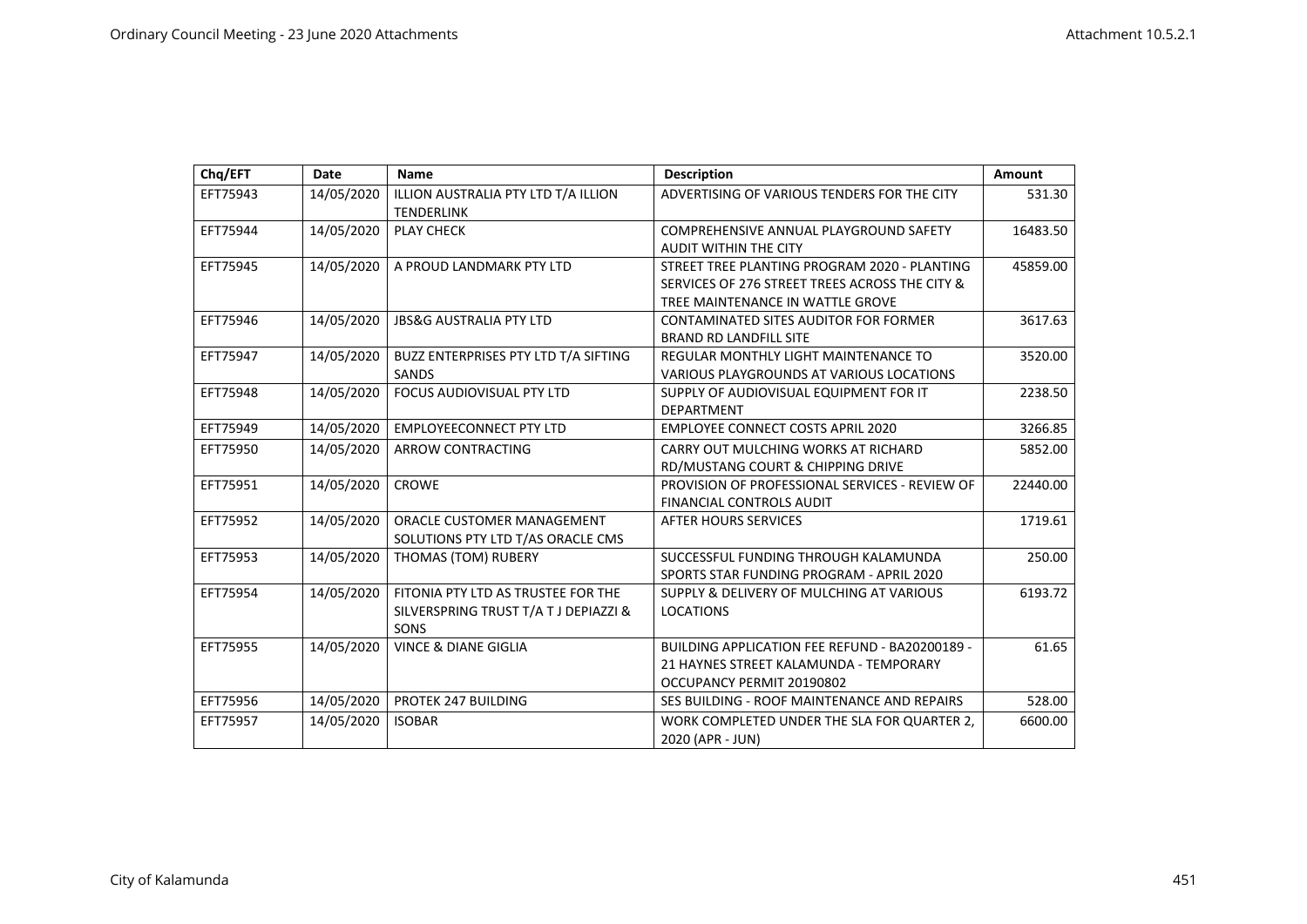| Chq/EFT  | <b>Date</b> | <b>Name</b>                                 | <b>Description</b>                                  | Amount   |
|----------|-------------|---------------------------------------------|-----------------------------------------------------|----------|
| EFT75958 | 14/05/2020  | <b>WESTLINE PLUMBING &amp; DRAINAGE PTY</b> | FIRST CLAIM - WATER MAIN EXTENSION WORKS AT         | 80180.27 |
|          |             | <b>LTD</b>                                  | PALM TERRACE FORRESTFIELD                           |          |
| EFT75959 | 14/05/2020  | <b>EMERG SOLUTIONS PTY LTD</b>              | <b>BART ADDITIONAL SUBSCRIPTION GROUPLICENSES -</b> | 150.00   |
|          |             |                                             | 10 - KALAMUNMDA BFB                                 |          |
| EFT75960 | 14/05/2020  | NEW GROUND WATER SERVICES PTY LTD           | SUPPLY AND INSTALL RETICULATION SYSTEM AT           | 68087.25 |
|          |             |                                             | OLLIE WORRELL RESERVE - CLAIM 1 &                   |          |
|          |             |                                             | RANGEVIEW/PROGRESS RESERVE - CLAIM 2                |          |
| EFT75961 | 14/05/2020  | <b>INDUSTRIAL RECRUITMENT PARTNERS</b>      | HIRE OF TEMPORARY STAFF FOR DEPOT / ADMIN           | 13962.59 |
|          |             | (IRP) PTY LTD                               |                                                     |          |
| EFT75962 | 14/05/2020  | WEB KEY IT PTY LTD                          | INTERNAL WORKSHOP IN PARTNERSHIP WITH PR            | 4235.00  |
|          |             |                                             | AND CUSTOMER SERVICE - TRAINING COURSE              |          |
| EFT75963 | 14/05/2020  | N DIGITAL PTY LTD T/A RUGGED                | SUPPLY OF 1 PANASONIC TOUGHBOOK CF-54 MK3           | 3319.80  |
|          |             | <b>COMPUTING</b>                            | SEMI RUGGED NOTEBOOK - IMPLEMENTATION OF            |          |
|          |             |                                             | THE AUTOMATED FLOW MONITORING FOR THE               |          |
|          |             |                                             | CITY'S MAIN DRAINAGE SYSTEM                         |          |
| EFT75964 | 14/05/2020  | GLEN FLOOD GROUP PTY LTD T/A GFG            | LABOUR HIRE TEMPORARY FLEET CO-ORDINATOR -          | 5544.00  |
|          |             | <b>TEMP ASSIST</b>                          | 20/04/20 - 01/05/20                                 |          |
| EFT75965 | 14/05/2020  | ZOHO CORPORATION PTY LTD                    | <b>MANAGE ENGINE SERVICEDESK PLUS RENEWAL - 12</b>  | 22907.50 |
|          |             |                                             | MONTHS SERVICE INCLUDES; SERVICEDESK PLUS (14       |          |
|          |             |                                             | TECHS), AD MANAGER PLUS (500 USERS),                |          |
|          |             |                                             | <b>OPMANAGER PRO (50 DEVICES)</b>                   |          |
| EFT75966 | 14/05/2020  | <b>HILLS MOTO &amp; MOWERS WA</b>           | PLANT / VEHICLE PARTS                               | 12.15    |
| EFT75967 | 14/05/2020  | GLEN FLOOD GROUP PTY LTD T/A GFG            | SAFE ACTIVE STREET CONCEPT DESIGN AT VARIOUS        | 21399.39 |
|          |             | <b>CONSULTING</b>                           | <b>LOCATIONS</b>                                    |          |
| EFT75968 | 14/05/2020  | PUMA ENERGY (AUSTRALIA) FUELS PTY           | SUPPLY OF DIESEL FUEL FOR OPERATIONS CENTRE         | 8477.15  |
|          |             | <b>LTD</b>                                  |                                                     |          |
| EFT75969 | 14/05/2020  | ROAD RAIL & MINE PRODUCTS PTY LTD           | WELSHPOOL ROAD WATTLE GROVE REPAIR SUPPLY           | 1838.10  |
|          |             |                                             | OF POSTS AND REMOVE OLD AND INSTALL NEW             |          |
|          |             |                                             | <b>INCLUDING TRAFFIC MANAGEMENT</b>                 |          |
| EFT75970 | 14/05/2020  | <b>JOB DONE TREES</b>                       | TREE WORK ASSOCIATED WITH RUNSHEET                  | 22000.00 |
|          |             |                                             | <b>REFERENCE</b>                                    |          |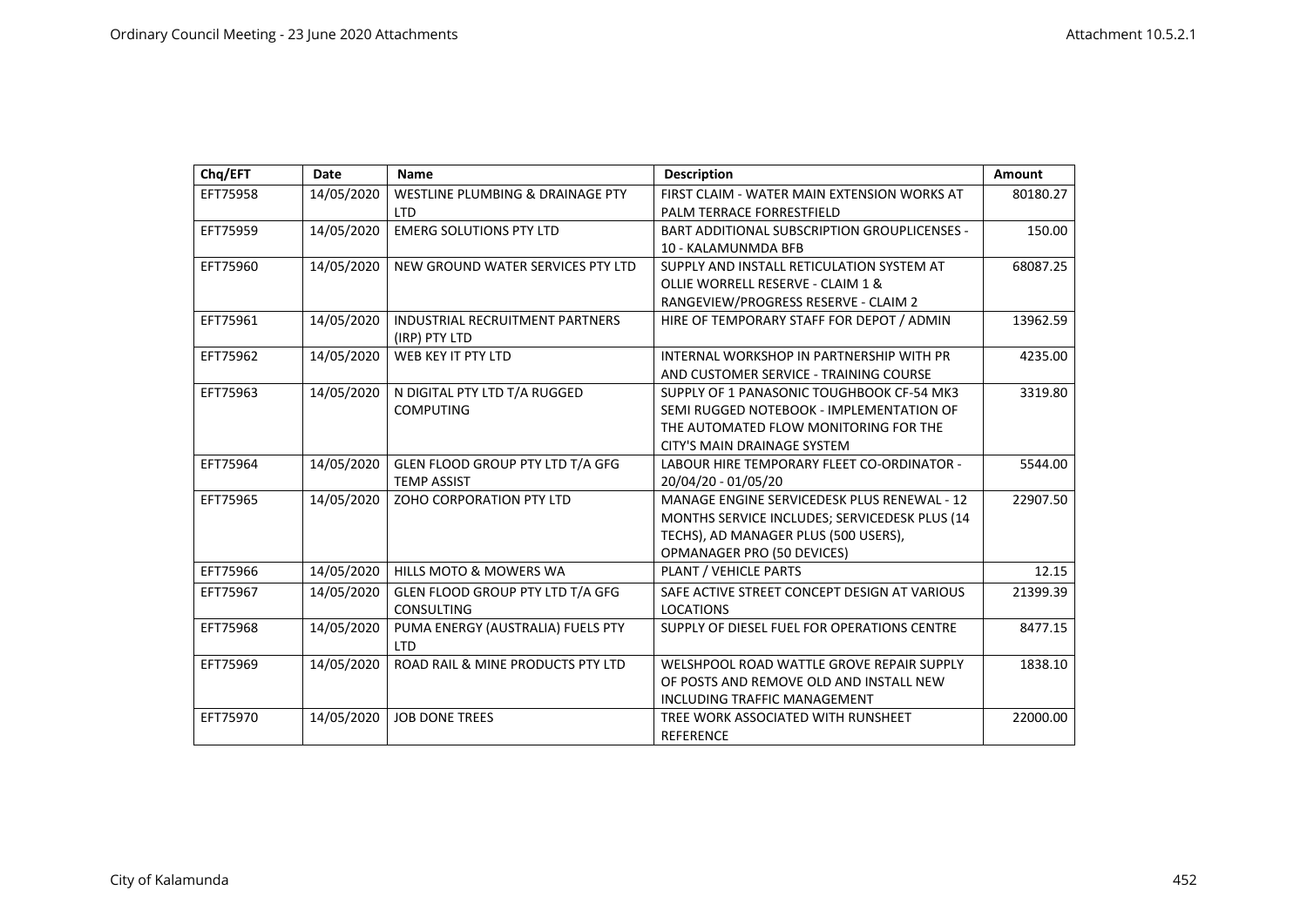| Chq/EFT  | <b>Date</b> | <b>Name</b>                                                               | <b>Description</b>                                                                                        | <b>Amount</b> |
|----------|-------------|---------------------------------------------------------------------------|-----------------------------------------------------------------------------------------------------------|---------------|
| EFT75971 | 14/05/2020  | <b>MODUPLAY GROUP PTY LTD</b>                                             | SUPPLY & DELIVERY OF VARIOUS SIGNAGE                                                                      | 3106.40       |
| EFT75972 | 14/05/2020  | SPRAYKING WA PTY LTD                                                      | WEED CONTROL TO FOOTPATHS AND KERBS AT<br><b>VARIOUS LOCATIONS</b>                                        | 6626.73       |
| EFT75973 | 14/05/2020  | <b>BOLINDA DIGITAL PTY LTD</b>                                            | MIXED VALUE PLAN TO INCLUDE EBOOKS AND<br>EAUDIOBOOKS FOR FORRESTFIELD LIBRARY                            | 2000.00       |
| EFT75974 | 14/05/2020  | <b>VICTOR FRANCE PHOTOGRAPHIC</b>                                         | SUPPLY OF ASSORTED CARDS FOR ZIG ZAG<br><b>CULTURAL CENTRE</b>                                            | 798.77        |
| EFT75975 | 14/05/2020  | THERIAN PTY LTD                                                           | <b>VARIOUS SUPPLIES FOR RANGERS DEPARTMENT</b>                                                            | 1914.10       |
| EFT75976 | 14/05/2020  | SILKEN TWINE AUSTRALIA                                                    | SUPPLY OF VARIOUS GOODS FOR ZIG ZAG CULTURAL<br><b>CENTRE</b>                                             | 1000.22       |
| EFT75977 | 14/05/2020  | <b>CHRISTINA CLEMESHA</b>                                                 | SUCCESSFUL FUNDING THROUGH KALAMUNDA<br>SPORTS STAR FUNDING PROGRAM - APRIL 2020                          | 250.00        |
| EFT75978 | 15/05/2020  | <b>ENTIRE FIRE MANAGEMENT</b>                                             | FIRE ACCESS TRACK FIREBREAK - FINAL PROGRESS<br>PAYMENT FOR 3201-39 JOHN STREET GOOSEBERRY<br><b>HILL</b> | 29350.00      |
| EFT75979 | 28/05/2020  | PRITCHARD FRANCIS PTY LTD                                                 | CAMBRIDGE RESERVE - INFRASTRUCTURE AND<br>SERVICING COST ESTIMATES - REVIEW FOR APRIL<br>2020             | 3080.00       |
| EFT75980 | 28/05/2020  | WEX AUSTRALIA PTY LTD - WRIGHT<br><b>EXPRESS FUEL CARDS AUSTRALIA LTD</b> | FUEL - PERIOD ENDING 25/05/20                                                                             | 1325.12       |
| EFT75981 | 28/05/2020  | BELL FIRE EQUIPMENT CO PTY LTD                                            | FIRE SAFETY EQUIPMENT REPAIRS TO TANK & FILLER<br>PIPE FITTINGS                                           | 748.00        |
| EFT75982 | 28/05/2020  | <b>IMAGE EMBROIDERY</b>                                                   | SUPPLY OF UNIFORM FOR VARIOUS STAFF MEMBERS                                                               | 1301.85       |
| EFT75983 | 28/05/2020  | <b>COLLECTOR OF PUBLIC MONIES</b><br>(CENTRELINK)                         | <b>CENTREPAY TRANSACTION FEES</b>                                                                         | 91.74         |
| EFT75984 | 28/05/2020  | NEVERFAIL SPRINGWATERLTD<br>(FORRESTFIELD LIB)                            | BOTTLED WATER SUPPLIES / MAINTENANCE FOR<br><b>FORRESTFIELD LIBRARY</b>                                   | 15.60         |
| EFT75985 | 28/05/2020  | <b>ELEMENT ADVISORY PTY LTD</b>                                           | PROFESSIONAL PLANNING SERVICES FOR<br>FORRESTFIELD NORTH STRUCTURE PLAN                                   | 24661.12      |
| EFT75986 | 28/05/2020  | ID CONSULTING PTY LTD (INFORMED<br>DECISIONS)                             | <b>QUARTERLY SUBSCRIPTION FORECAST.ID,</b><br>PROFILE.ID, ATLAS.ID - PERIOD APRIL TO JUNE 2020            | 7287.50       |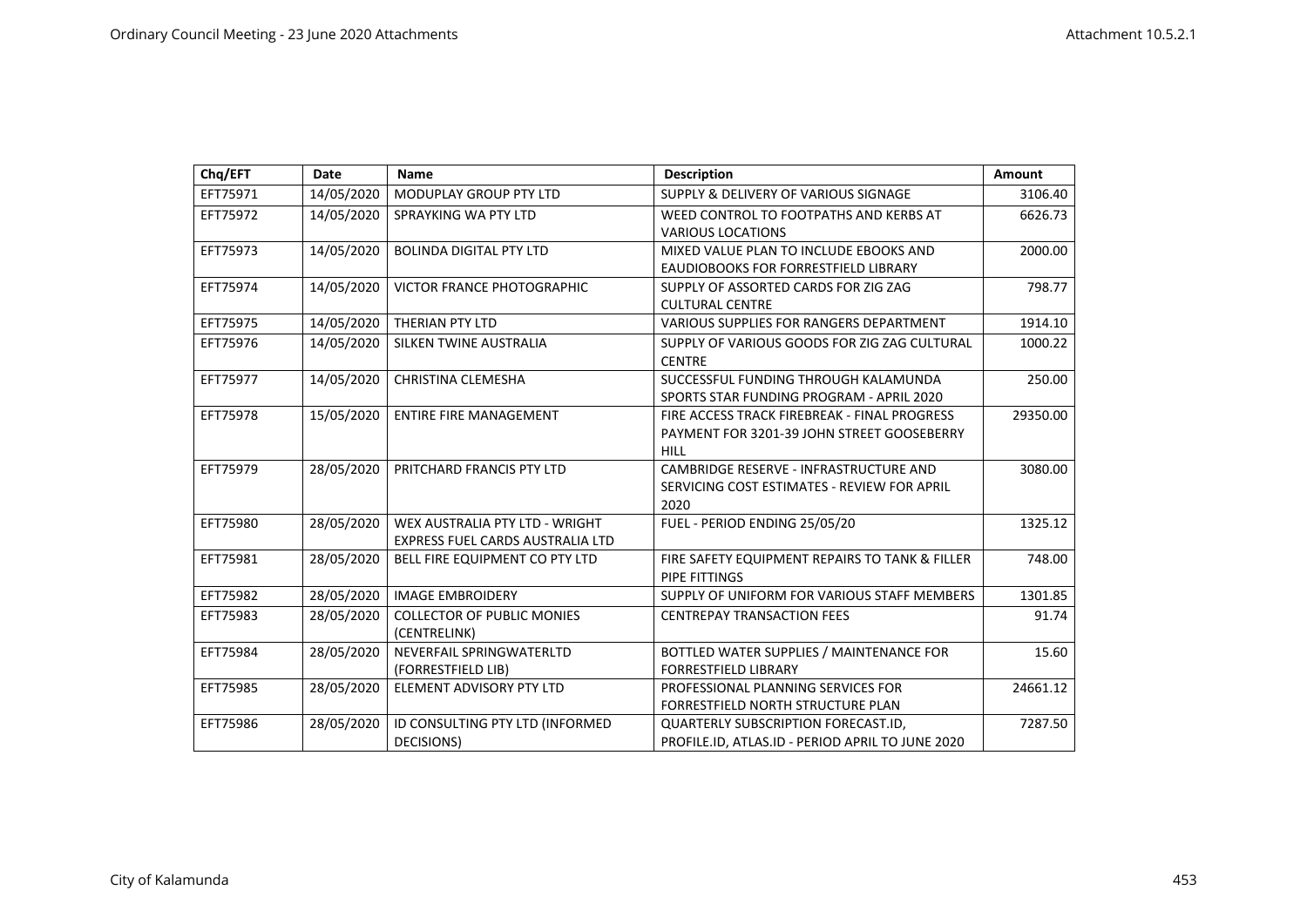| Chq/EFT  | <b>Date</b> | <b>Name</b>                                      | <b>Description</b>                             | Amount    |
|----------|-------------|--------------------------------------------------|------------------------------------------------|-----------|
| EFT75987 | 28/05/2020  | <b>VIP CARPET AND UPHOLSTERY CLEANING</b>        | CARPET CLEANING AT KALAMUNDA PERFORMING        | 375.00    |
|          |             | <b>SERVICE</b>                                   | <b>ARTS CENTRE</b>                             |           |
| EFT75988 | 28/05/2020  | <b>TOTALLY WORKWEAR</b>                          | SUPPLY OF PROTECTIVE CLOTHING                  | 694.84    |
| EFT75989 | 28/05/2020  | FOCUS CONSULTING WA PTY LTD                      | MAIDA VALE RESERVE - ELECTRICAL CONSULTING     | 2200.00   |
|          |             |                                                  | SERVICES PHASE 2 - PREPARATION AND SUBMISSION  |           |
|          |             |                                                  | OF THE DQA APPLICATION TO WESTERN POWER        |           |
| EFT75990 | 28/05/2020  | <b>ELAINE A THORP</b>                            | REFUND FOR THE PURCHASE OF MORNING MUSIC       | 90.00     |
|          |             |                                                  | TICKETS FOR APRIL - JUNE DUE TO CANCELLATION - |           |
|          |             |                                                  | COVID-19                                       |           |
| EFT75991 | 28/05/2020  | <b>AUSTRALIAN SERVICES UNION</b>                 | <b>PAYROLL DEDUCTIONS</b>                      | 71.70     |
| EFT75992 | 28/05/2020  | CITY OF KALAMUNDA STAFF SOCIAL CLUB              | <b>PAYROLL DEDUCTIONS</b>                      | 118.00    |
| EFT75993 | 28/05/2020  | <b>CHILD SUPPORT AGENCY</b>                      | <b>PAYROLL DEDUCTIONS</b>                      | 755.72    |
| EFT75994 | 28/05/2020  | <b>AUSTRALIA POST</b>                            | <b>COUNTER BILLPAY TRANSACTION FEES</b>        | 291.61    |
| EFT75995 | 28/05/2020  | <b>BUNNINGS BUILDING SUPPLIES</b>                | HARDWARE SUPPLIES FOR VARIOUS LOCATIONS        | 2360.50   |
| EFT75996 | 28/05/2020  | NAPA - A DIVISION OF GPC ASIA PACIFIC<br>PTY LTD | PLANT / VEHICLE PARTS                          | 115.64    |
| EFT75997 | 28/05/2020  | LANDGATE                                         | LAND ENQUIRIES FOR VARIOUS LOCATIONS           | 563.20    |
| EFT75998 | 28/05/2020  | <b>FORPARK PTY LTD</b>                           | PLAYGROUND EQUIPMENT REPAIRS / MAINTENANCE     | 2925.78   |
|          |             |                                                  | <b>FOR VARIOUS LOCATIONS</b>                   |           |
| EFT75999 | 28/05/2020  | KALAMUNDA TOYOTA                                 | PLANT / VEHICLE PARTS                          | 95.47     |
| EFT76000 | 28/05/2020  | <b>MAXWELL ROBINSON &amp; PHELPS PEST</b>        | PEST CONTROL SERVICES & INSPECTIONS OF         | 6110.45   |
|          |             | MANAGEMENT (MRP)                                 | VARIOUS LOCATIONS FOR MAY 2020                 |           |
| EFT76001 | 28/05/2020  | <b>MCLEODS BARRISTERS &amp; SOLICITORS</b>       | <b>LEGAL EXPENSES</b>                          | 2510.93   |
| EFT76002 | 28/05/2020  | CLEANAWAY                                        | WASTE / RECYCLING & BULK BIN DISPOSAL SERVICES | 289204.07 |
|          |             |                                                  | <b>FEES</b>                                    |           |
| EFT76003 | 28/05/2020  | <b>TELSTRA CORPORATION</b>                       | <b>TELEPHONE EXPENSES</b>                      | 85965.30  |
| EFT76004 | 28/05/2020  | LANDGATE - VALUATIONS                            | <b>GROSS RENTAL VALUATION FEES FOR VARIOUS</b> | 4383.82   |
|          |             |                                                  | <b>LOCATIONS</b>                               |           |
| EFT76005 | 28/05/2020  | WA LIBRARY SUPPLIES PTY LTD                      | LIBRARY / OFFICE SUPPLIES                      | 243.40    |
| EFT76006 | 28/05/2020  | <b>WALKERS HARDWARE (MITRE 10)</b>               | <b>HARDWARE SUPPLIES</b>                       | 229.76    |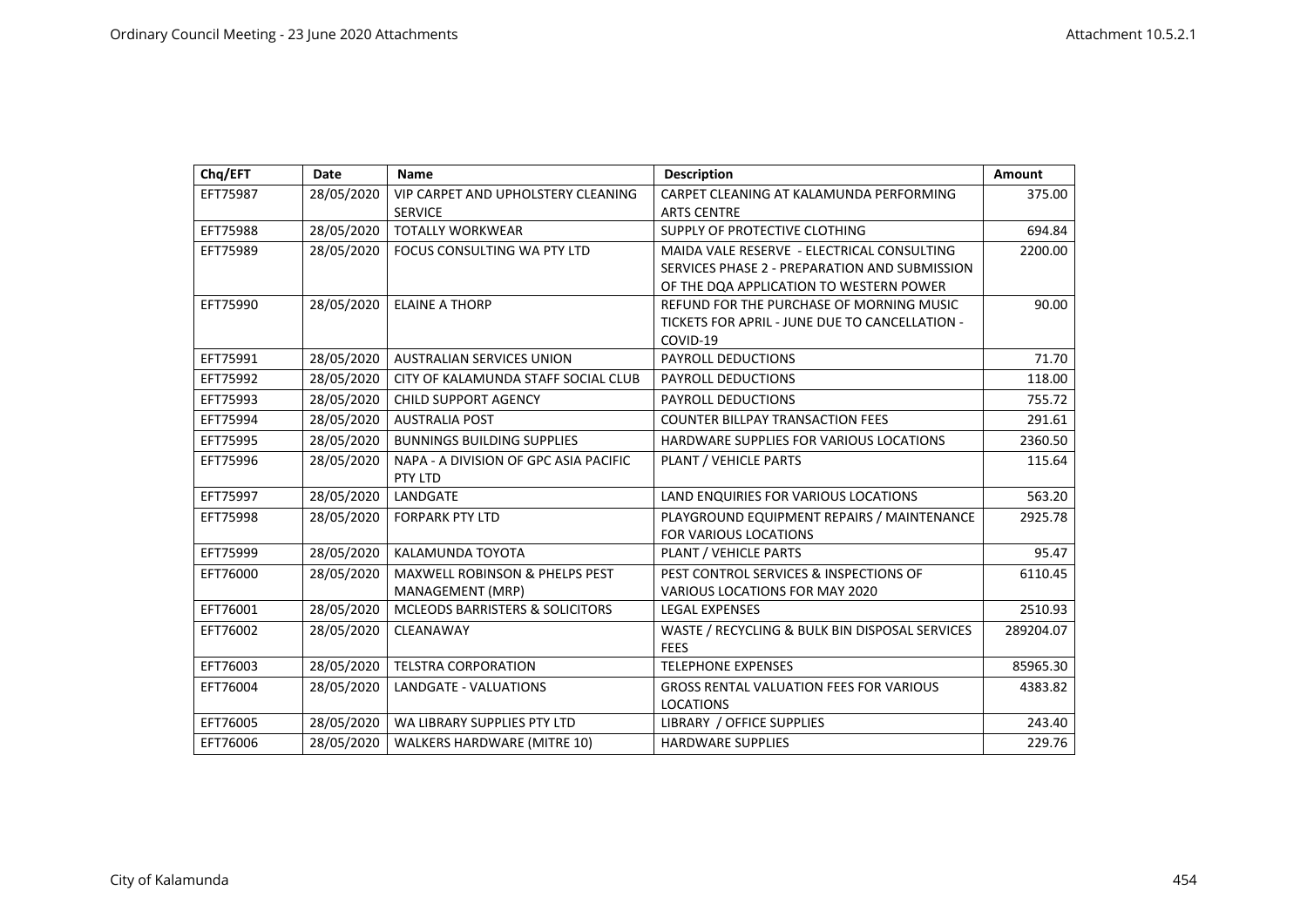| Chq/EFT  | <b>Date</b> | Name                                                            | <b>Description</b>                                                                                       | <b>Amount</b> |
|----------|-------------|-----------------------------------------------------------------|----------------------------------------------------------------------------------------------------------|---------------|
| EFT76007 | 28/05/2020  | <b>ECHO NEWSPAPER</b>                                           | ADVERTISING FOR VARIOUS JOBS / EVENTS                                                                    | 1540.00       |
| EFT76008 | 28/05/2020  | MCKAY EARTHMOVING PTY LTD                                       | PLANT EQUIPMENT AND OPERATOR HIRE FOR<br><b>GENERAL EARTHMOVING WORKS AT VARIOUS</b><br><b>LOCATIONS</b> | 27062.86      |
| EFT76009 | 28/05/2020  | <b>K-LINE FENCING GROUP</b>                                     | SUPPLY & INSTALL BOLLARDS AT MARKHAM<br><b>RESERVE</b>                                                   | 3300.00       |
| EFT76010 | 28/05/2020  | <b>EASTERN METROPOLITAN REGIONAL</b><br><b>COUNCIL (EMRC)</b>   | DOMESTIC / WASTE CHARGES - RED HILL TIP,<br><b>MATTRESS &amp; TIMBER DISPOSAL FEES</b>                   | 2556.00       |
| EFT76011 | 28/05/2020  | <b>BORAL CONSTRUCTION MATERIALS</b><br><b>GROUP</b>             | ROAD MATERIALS FOR VARIOUS LOCATIONS                                                                     | 2071.52       |
| EFT76012 | 28/05/2020  | <b>DOMUS NURSERY</b>                                            | <b>GARDEN SUPPLIES FOR VARIOUS LOCATIONS</b>                                                             | 1837.22       |
| EFT76013 | 28/05/2020  | <b>FASTA COURIERS</b>                                           | <b>COURIER FEES</b>                                                                                      | 268.06        |
| EFT76014 | 28/05/2020  | <b>MCINTOSH &amp; SON</b>                                       | PLANT / VEHICLE PARTS                                                                                    | 933.30        |
| EFT76015 | 28/05/2020  | <b>BRADOCK PODIATRY SERVICES PTY LTD</b>                        | PODIATRY SERVICES AT JACK HEALEY CENTRE                                                                  | 1377.17       |
| EFT76016 | 28/05/2020  | LINDLEY CONTRACTING                                             | PLUMBING REPAIRS / MAINTENANCE FOR VARIOUS<br><b>LOCATIONS</b>                                           | 2750.00       |
| EFT76017 | 28/05/2020  | <b>KALA BOB KATS PTY LTD</b>                                    | PLANT EQUIPMENT AND OPERATOR HIRE FOR<br><b>VARIOUS LOCATIONS</b>                                        | 6759.50       |
| EFT76018 | 28/05/2020  | SYNERGY                                                         | POWER CHARGES INCLUDING STREET LIGHTING                                                                  | 121019.08     |
| EFT76019 | 28/05/2020  | <b>ALINTA ENERGY</b>                                            | <b>GAS CHARGES</b>                                                                                       | 13.25         |
| EFT76020 | 28/05/2020  | STEWART & HEATON CLOTHING CO PTY<br><b>LTD</b>                  | FIRE PROTECTION WEAR / SUPPLIES                                                                          | 551.03        |
| EFT76021 | 28/05/2020  | DEPARTMENT OF PREMIER & CABINET -<br><b>STATE LAW PUBLISHER</b> | <b>GOVERNMENT GAZETTE ADVERTISING</b>                                                                    | 105.70        |
| EFT76022 | 28/05/2020  | <b>ACTIMED AUSTRALIA PTY LTD</b>                                | <b>MEDICAL SUPPLIES FOR PODIARTIST</b>                                                                   | 479.29        |
| EFT76023 | 28/05/2020  | <b>GRIMES CONTRACTING PTY LTD</b>                               | <b>CONTRACTOR BUILDING MAINTENANCE FOR</b><br><b>VARIOUS BUILDINGS</b>                                   | 1386.00       |
| EFT76024 | 28/05/2020  | <b>BGC ASPHALT</b>                                              | ROAD MATERIALS FOR VARIOUS LOCATIONS                                                                     | 3871.77       |
| EFT76025 | 28/05/2020  | <b>COCKBURN CEMENT</b>                                          | ROAD / FOOTPATH MATERIALS                                                                                | 628.32        |
| EFT76026 | 28/05/2020  | DORMAKABA AUSTRALIA PTY LTD                                     | DOOR MAINTENANCE TO VARIOUS LOCATIONS                                                                    | 924.00        |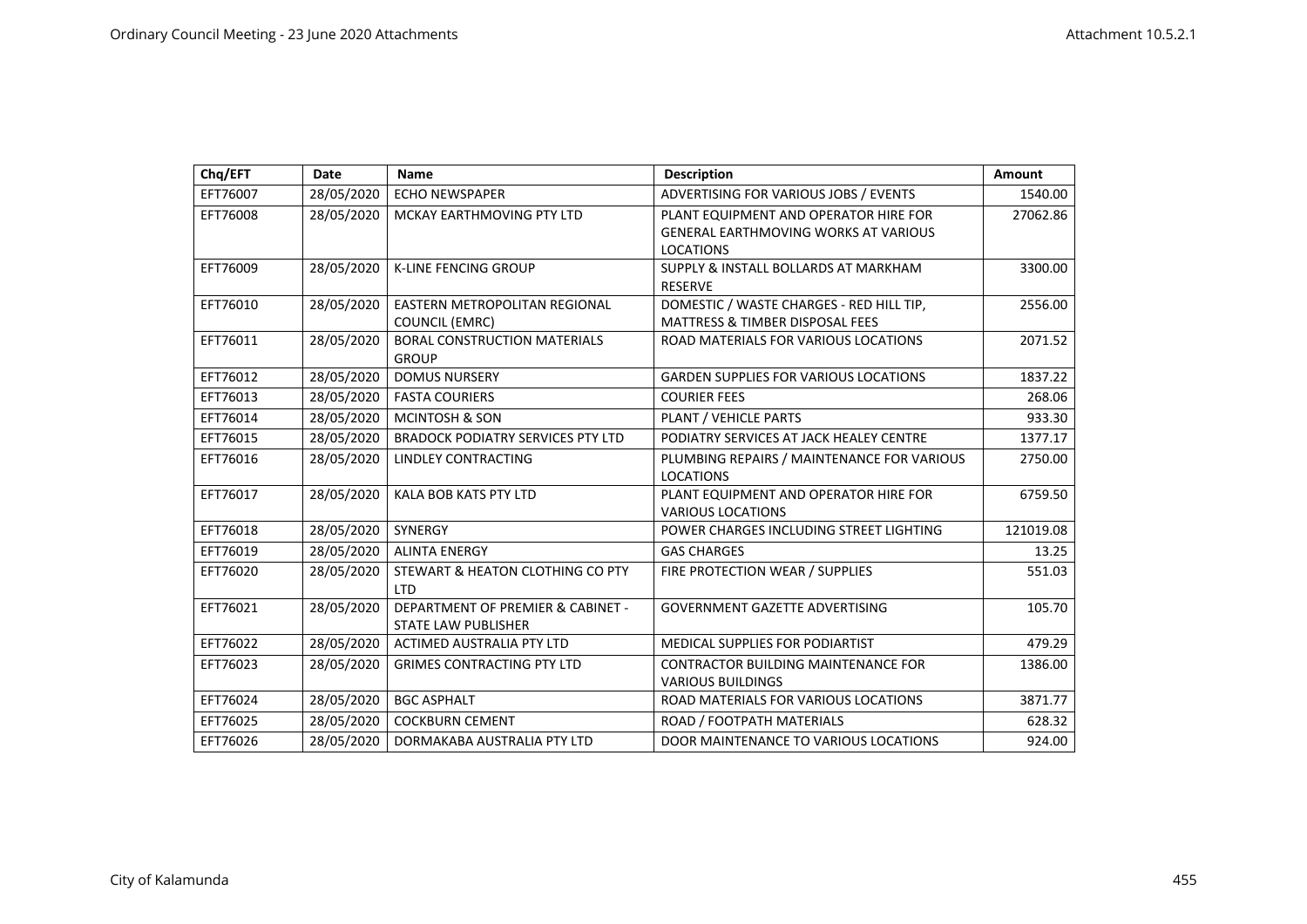| Chq/EFT  | <b>Date</b> | <b>Name</b>                                               | <b>Description</b>                                                                                                                                 | Amount   |
|----------|-------------|-----------------------------------------------------------|----------------------------------------------------------------------------------------------------------------------------------------------------|----------|
| EFT76027 | 28/05/2020  | <b>WINC AUSTRALIA PTY LTD</b>                             | <b>STATIONERY / OFFICE SUPPLIES</b>                                                                                                                | 104.05   |
| EFT76028 | 28/05/2020  | MILPRO WA (INCORPORATING HILL TOP<br><b>TROPHIES)</b>     | SUPPLY OF NAME BADGES FOR VARIOUS STAFF                                                                                                            | 290.40   |
| EFT76029 | 28/05/2020  | <b>HARTFIELD COUNTRY CLUB</b>                             | FOOD & BEVERAGE FOR CITY OF KALAMUNDA FOCUS<br><b>GROUP</b>                                                                                        | 281.50   |
| EFT76030 | 28/05/2020  | KALAMUNDA & DISTRICTS JUNIOR<br><b>FOOTBALL CLUB INC</b>  | SUCCESSFUL GRANT AS PART OF THE COMMUNITY<br>FUNDING PROGRAM - MAY 2020                                                                            | 1000.00  |
| EFT76031 | 28/05/2020  | <b>BUCHER MUNICIPAL PTY LTD</b>                           | PLANT / VEHICLE PARTS                                                                                                                              | 916.87   |
| EFT76032 | 28/05/2020  | <b>BRIDGESTONE AUSTRALIA LTD</b>                          | <b>PLANT / VEHICLE PARTS</b>                                                                                                                       | 385.44   |
| EFT76033 | 28/05/2020  | HOSEMASTERS                                               | PLANT / VEHICLE PARTS                                                                                                                              | 1292.60  |
| EFT76034 | 28/05/2020  | <b>J BLACKWOOD &amp; SON LIMITED</b>                      | PROTECTIVE WEAR / SUPPLIES                                                                                                                         | 5613.33  |
| EFT76035 | 28/05/2020  | AIR LIQUIDE WA PTY LTD                                    | SUPPLY OF GAS CYLINDER REFILLS AND RENTAL FEES                                                                                                     | 172.37   |
| EFT76036 | 28/05/2020  | <b>LOVEGROVE TURF SERVICES</b>                            | TURF MAINTENANCE / SERVICES AT VARIOUS<br><b>LOCATIONS</b>                                                                                         | 21373.00 |
| EFT76037 | 28/05/2020  | <b>SUMMIT HOMES GROUP</b>                                 | <b>BUILDING APPLICATION FEE REFUND</b>                                                                                                             | 849.32   |
| EFT76038 | 28/05/2020  | <b>BOLLIG DESIGN GROUP</b>                                | ARCHITECTURAL SERVICES FOR THE KALAMUNDA<br><b>COMMUNITY CENTRE</b>                                                                                | 3998.50  |
| EFT76039 | 28/05/2020  | KALAMUNDA DISTRICTS HOCKEY CLUB<br>(INC)                  | SUCCESSFUL GRANT AS PART OF THE COMMUNITY<br><b>FUNDING PROGRAM - MAY 2020</b>                                                                     | 1000.00  |
| EFT76040 | 28/05/2020  | KALAMUNDA VOLUNTEER BUSHFIRE<br><b>BRIGADE</b>            | REIMBURSEMENT COSTS FOR VOLUNTEER BUSHFIRE<br><b>BRIGADE</b>                                                                                       | 991.25   |
| EFT76041 | 28/05/2020  | OCE CORPORATE PTY LTD - OFFICE<br><b>CLEANING EXPERTS</b> | CLEANING SERVICES / CONSUMABLES FOR VARIOUS<br><b>LOCATIONS</b>                                                                                    | 3638.25  |
| EFT76042 | 28/05/2020  | HIGH WYCOMBE CRICKET CLUB                                 | SCOTT RESERVE TURF CRICKET PITCH MAINTENANCE<br>- APRIL - JUNE 2020 & SUCCESSFUL GRANT AS PART<br>OF THE COMMUNITY FUNDING PROGRAM FOR MAY<br>2020 | 8191.00  |
| EFT76043 | 28/05/2020  | THE HONDA SHOP                                            | PLANT / VEHICLE PARTS                                                                                                                              | 107.00   |
| EFT76044 | 28/05/2020  | <b>TURFMASTER PTY LTD</b>                                 | MOWING SERVICES OF UNKEMPT VERGES AT<br><b>VARIOUS LOCATIONS</b>                                                                                   | 20900.00 |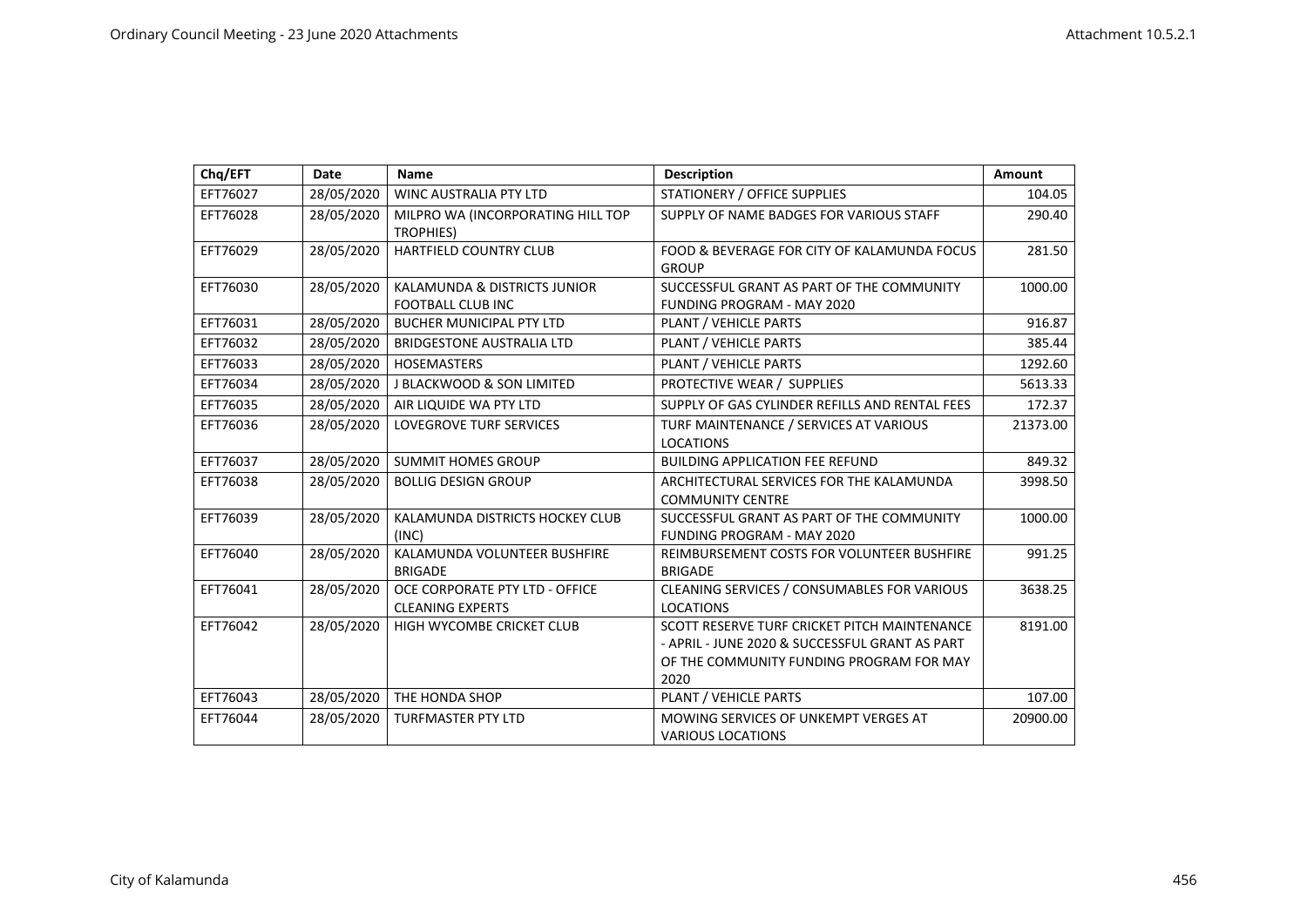| Chq/EFT  | <b>Date</b> | <b>Name</b>                           | <b>Description</b>                                          | <b>Amount</b> |
|----------|-------------|---------------------------------------|-------------------------------------------------------------|---------------|
| EFT76045 | 28/05/2020  | <b>TOTAL EDEN PTY LTD</b>             | SUPPLY OF RETICULATION PARTS FOR VARIOUS<br><b>RESERVES</b> | 418.53        |
| EFT76046 | 28/05/2020  | <b>HAWLEY'S BOBCAT SERVICE</b>        | PLANT EQUIPMENT AND OPERATOR HIRE FOR                       | 7257.31       |
|          |             |                                       | <b>VARIOUS LOCATIONS</b>                                    |               |
| EFT76047 | 28/05/2020  | HIGH WYCOMBE JUNIOR FOOTBALL CLUB     | SUCCESSFUL GRANT AS PART OF THE COMMUNITY                   | 1000.00       |
|          |             |                                       | <b>FUNDING PROGRAM - MAY 2020</b>                           |               |
| EFT76048 | 28/05/2020  | TOTAL PACKAGING (WA) PTY LTD          | SUPPLY OF DOG LITTER BAGS FOR OPERATIONS                    | 1115.40       |
|          |             |                                       | <b>CENTRE</b>                                               |               |
| EFT76049 | 28/05/2020  | LOCAL GOVERNMENT PROFESSIONALS        | LIFT OFF MENTORING PROGRAM 2020 FOR KATRINA                 | 700.00        |
|          |             | AUSTRALIA (WA DIVISION)               | <b>BERGIN MARCH 2020</b>                                    |               |
| EFT76050 | 28/05/2020  | <b>GHD PTY LTD</b>                    | ENGINEERING, ARCHITECTURE & ENVIRONMENTAL                   | 4400.00       |
|          |             |                                       | CONSULTING SERVICES - DRAFT URBAN FORREST                   |               |
|          |             |                                       | <b>STRATEGY</b>                                             |               |
| EFT76051 | 28/05/2020  | ACCESS ICON PTY LTD T/A CASCADA       | DRAINAGE SUPPLIES FOR VARIOUS LOCATIONS                     | 803.00        |
| EFT76052 | 28/05/2020  | <b>CABCAR PTY LTD</b>                 | SUPPLY AND FITTING OF COMMUNICATION                         | 777.00        |
|          |             |                                       | <b>EQUIPMENT AS REQUIRED</b>                                |               |
| EFT76053 | 28/05/2020  | AMEREX FIRE (WA) (E FIRE AND SAFETY)  | FIRE EQUIPMENT MAINTENANCE FOR VARIOUS                      | 288.75        |
|          |             |                                       | <b>LOCATIONS</b>                                            |               |
| EFT76054 | 28/05/2020  | <b>HILL TOP GROUP PTY</b>             | <b>CONTRACTOR BUILDING MAINTENANCE FOR</b>                  | 4671.15       |
|          |             |                                       | <b>VARIOUS BUILDINGS</b>                                    |               |
| EFT76055 | 28/05/2020  | <b>INSTITUTE OF PUBLIC WORKS</b>      | REGISTRATION FOR A STAFF MEMBER TO ATTEND                   | 1640.00       |
|          |             | ENGINEERING AUSTRALIA WA              | <b>CONFERENCE</b>                                           |               |
| EFT76056 | 28/05/2020  | <b>HAYS SPECIALIST RECRUITMENT</b>    | HIRE OF TEMPORARY STAFF FOR ADMIN / DEPOT                   | 11568.59      |
|          |             | (AUSTRALIA) PTY LTD                   |                                                             |               |
| EFT76057 | 28/05/2020  | <b>NEW GENERATION HOMES - TANGENT</b> | <b>FOOTPATH DEPOSIT REFUND</b>                              | 2500.00       |
|          |             | NOMINEES PTY LTD                      |                                                             |               |
| EFT76058 | 28/05/2020  | <b>QUICK CORPORATE AUST PTY LTD</b>   | STATIONERY & OFFICE SUPPLIES                                | 711.96        |
| EFT76059 | 28/05/2020  | PLAYMASTER PTY LTD                    | SUPPLY AND INSTALLATION OF VARIOUS                          | 1452.00       |
|          |             |                                       | PLAYGROUND EQUIPMENT AT SHEFFIELD ESTATE                    |               |
|          |             |                                       | <b>PARK WATTLE GROVE</b>                                    |               |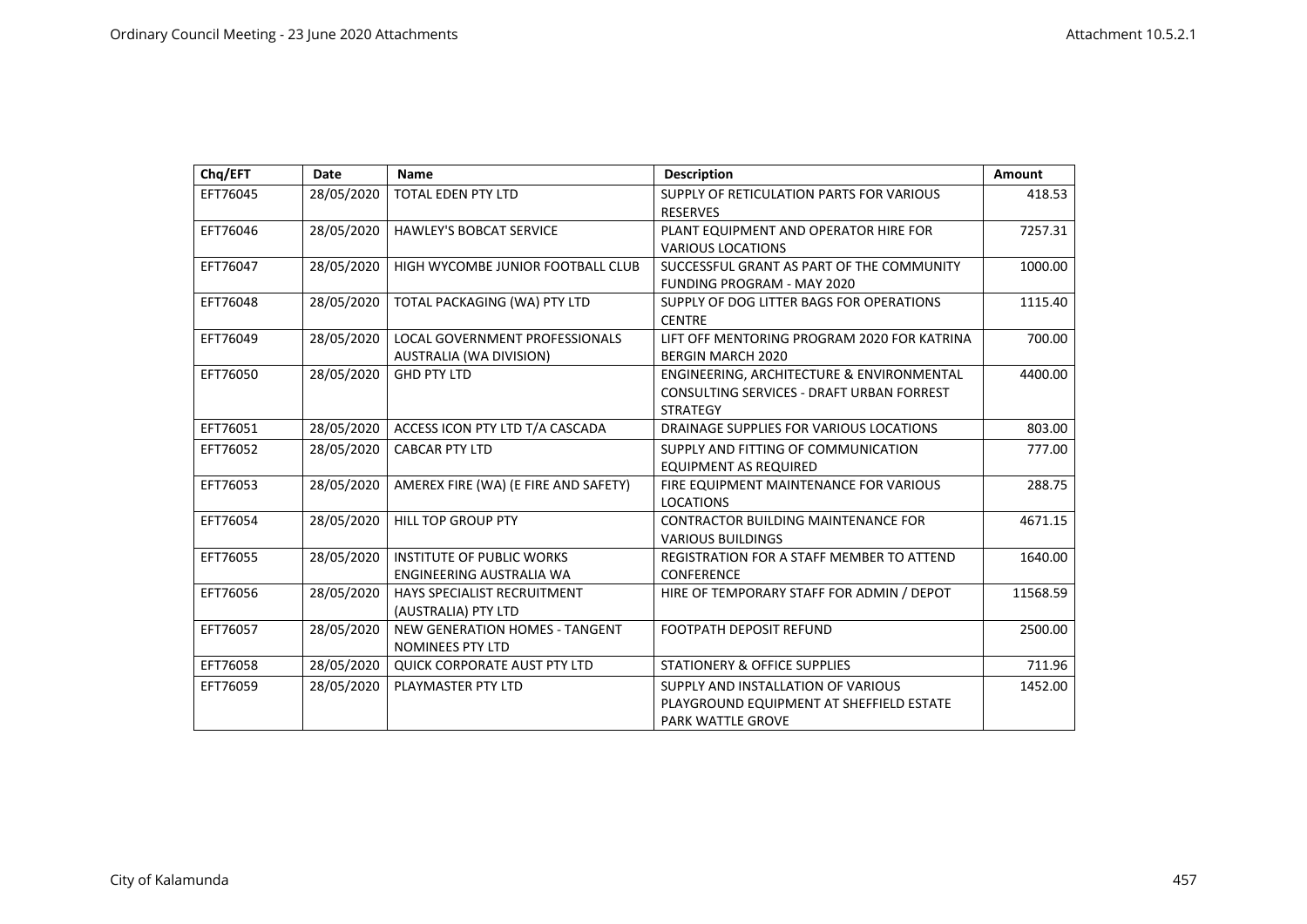| Chq/EFT  | Date       | <b>Name</b>                                           | <b>Description</b>                                                                                                                                                 | Amount   |
|----------|------------|-------------------------------------------------------|--------------------------------------------------------------------------------------------------------------------------------------------------------------------|----------|
| EFT76060 | 28/05/2020 | KALAMUNDA CHAMBER OF COMMERCE<br><b>INC</b>           | <b>HALL &amp; KEY BOND REFUND</b>                                                                                                                                  | 450.00   |
| EFT76061 | 28/05/2020 | BT EQUIPMENT P/L T/A TUTT BRYANT<br><b>EQUIPMENT</b>  | PLANT / VEHICLE PARTS                                                                                                                                              | 1675.44  |
| EFT76062 | 28/05/2020 | <b>JULIE SHARP</b>                                    | PART DOG REGISTRATION FEE REFUND DUE TO<br><b>STERILSATION</b>                                                                                                     | 150.00   |
| EFT76063 | 28/05/2020 | SWAN TOWING SERVICE PTY LTD                           | <b>TOWING SERVICES</b>                                                                                                                                             | 288.75   |
| EFT76064 | 28/05/2020 | <b>HYDROQUIP PUMPS</b>                                | SUPPLY OF PUMPS & IRRIGATION PARTS /<br>MAINTENANCE BORES AT LENHAM CORNER & AT<br><b>HARTFIELD LAKES</b>                                                          | 5216.20  |
| EFT76065 | 28/05/2020 | DIRECT TRADES SUPPLY PTY LTD                          | <b>HARDWARE SUPPLIES</b>                                                                                                                                           | 94.80    |
| EFT76066 | 28/05/2020 | <b>MARTINS ENVIRONMENTAL SERVICES</b>                 | WOODY WEED CONTROL OF BRIDLE TRAIL BEHIND<br>PROPERTIES ON BRAND RD & BRAE RD HIGH<br><b>WYCOMBE</b>                                                               | 29116.00 |
| EFT76067 | 28/05/2020 | <b>STRATAGREEN</b>                                    | <b>GARDEN / RESERVE SUPPLIES</b>                                                                                                                                   | 1443.64  |
| EFT76068 | 28/05/2020 | OFFICEWORKS SUPERSTORES PTY LTD                       | <b>OFFICE SUPPLIES / STATIONERY</b>                                                                                                                                | 1689.00  |
| EFT76069 | 28/05/2020 | DOWNER EDI WORKS PTY LTD                              | PROGRESS CLAIM 2 - SUPPLY AND LAY MOUNTABLE<br>KERBING AT CANNING ROAD REHABILITATION                                                                              | 3645.13  |
| EFT76070 | 28/05/2020 | <b>ESRI AUSTRALIA</b>                                 | SUPPLIES & CONSULTING SERVICES BASED ON<br><b>GEOGRAPHIC INFORMATION SYSTEMS TECHNOLOGY</b>                                                                        | 626.55   |
| EFT76071 | 28/05/2020 | VERMEER (WA & NT)                                     | PLANT / VEHICLE PARTS                                                                                                                                              | 336.42   |
| EFT76072 | 28/05/2020 | PORTER CONSULTING ENGINEERS                           | VARIATION 3 - CLAIM WORK TO 17/04/20 - MILNER<br>ROAD, BERKSHIRE ROAD & SULTANA ROAD WEST,<br>FORRESTFIELD - CIVIL DESIGNS AND INDICATIVE<br><b>COST ESTIMATES</b> | 2887.50  |
| EFT76073 | 28/05/2020 | ELECTRICITY NETWORKS CORP T/A<br><b>WESTERN POWER</b> | DESIGN FEE- FOR MP190868 RIDGE HILL ROAD<br>MAIDA VALE WA 6057 & SUPPLY & INSTALL NEW<br>LIGHT AT 20 HILLVIEW STREET KALAMUNDA                                     | 6230.00  |
| EFT76074 | 28/05/2020 | <b>WOOLWORTHS GROUP LIMITED</b>                       | <b>GROCERY SUPPLIES</b>                                                                                                                                            | 666.57   |
| EFT76075 | 28/05/2020 | <b>AUSTRALIAN PLANT WHOLESALERS</b>                   | PLANT SUPPLIES FOR VARIOUS LOCATIONS                                                                                                                               | 171.60   |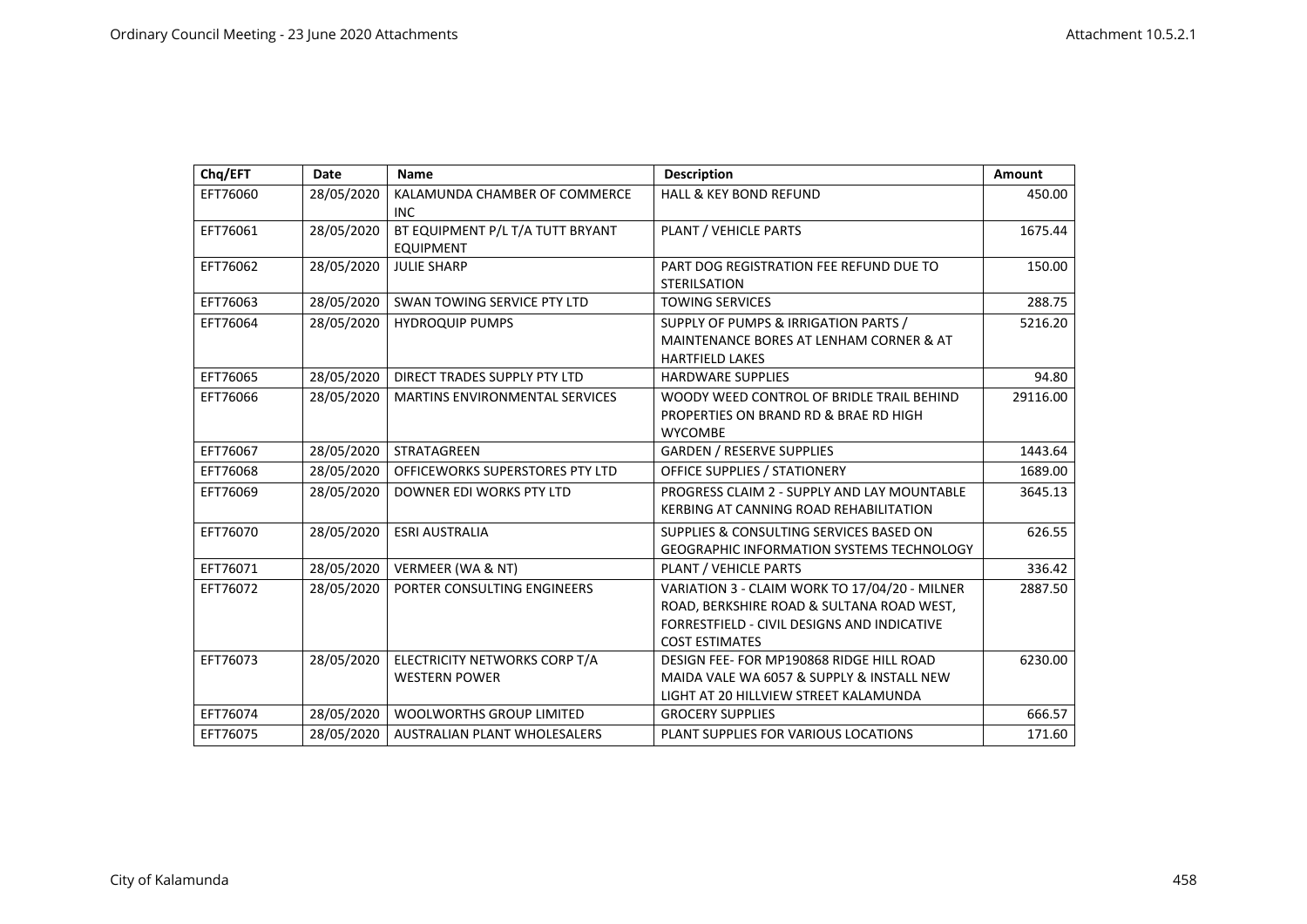| Chq/EFT  | Date       | <b>Name</b>                                                       | <b>Description</b>                                                                                                                    | Amount   |
|----------|------------|-------------------------------------------------------------------|---------------------------------------------------------------------------------------------------------------------------------------|----------|
| EFT76076 | 28/05/2020 | <b>GLENDA DAWN CHARLTON (PODIATRY)</b>                            | PODIATRY SERVICES AT JACK HEALEY CENTRE                                                                                               | 790.07   |
| EFT76077 | 28/05/2020 | JACKSON MCDONALD LAWYERS                                          | <b>LEGAL EXPENSES</b>                                                                                                                 | 3661.40  |
| EFT76078 | 28/05/2020 | DANIEL G & MELLISA RIDOLFO                                        | PART DOG REGISTRATION FEE REFUND DUE TO<br><b>STERILSATION</b>                                                                        | 30.00    |
| EFT76079 | 28/05/2020 | ALLAN DAVIES & TREVOR CHUDLEIGH<br><b>ARCHITECTS</b>              | ARCHITECTURAL CONSULTANCY SERVICES -<br>CONTRACT DOCUMENTATION - KALAMUNDA<br>ARCHERY CLUB BUILDING RENEWAL                           | 1210.00  |
| EFT76080 | 28/05/2020 | <b>BOYA EQUIPMENT PTY LTD</b>                                     | PLANT / VEHICLE PARTS                                                                                                                 | 940.58   |
| EFT76081 | 28/05/2020 | <b>STACEY MANIA</b>                                               | PART DOG REGISTARTION FEE REFUND DUE TO<br><b>STERISATION</b>                                                                         | 150.00   |
| EFT76082 | 28/05/2020 | <b>HW &amp; ASSOCIATES</b>                                        | COST MANAGEMENT SERVICES FOR THE DESIGN,<br>DOCUMENTATION AND CONTRACT<br>ADMINISTRATION FOR THE KALAMUNDA<br><b>COMMUNITY CENTRE</b> | 1980.00  |
| EFT76083 | 28/05/2020 | <b>DANTHONIA DESIGNS</b>                                          | SIGNAGE DESIGN: MAIN ENTRY STATEMENT SIGN,<br>SECONDARY ENTRY STATEMENT SIGN, LED SIGN,<br>PARK DIRECTIONAL SIGN AND PARK NAME SIGN   | 1405.53  |
| EFT76084 | 28/05/2020 | SONYA JANE ORFORD                                                 | <b>RATES REFUND</b>                                                                                                                   | 1122.58  |
| EFT76085 | 28/05/2020 | SUPERSEALING PTY LTD                                              | CRACK SEALING WORKS AT VARIOUS LOCATIONS                                                                                              | 11396.00 |
| EFT76086 | 28/05/2020 | DRAINFLOW SERVICES PTY LTD                                        | CLEANING / MAINTAINING STORM WATER DRAINS                                                                                             | 15524.30 |
| EFT76087 | 28/05/2020 | <b>LOCHNESS LANDSCAPE SERVICES</b>                                | MOWING SERVICES AT VARIOUS RESERVES FOR<br><b>APRIL 2020</b>                                                                          | 22168.30 |
| EFT76088 | 28/05/2020 | WEST COAST SHADE PTY LTD ATF THE<br><b>WEST COAST SHADE TRUST</b> | SUPPLY & INSTALL 2 REPLACEMENT SHADE SAILS AT<br><b>APRICOT RESERVE</b>                                                               | 3190.00  |
| EFT76089 | 28/05/2020 | <b>BOWDEN TREE CONSULTANCY</b>                                    | ARBORICULTURAL ASSESSMENT OPPOSITE 41<br><b>APRICOT WAY FORRESTFIELD</b>                                                              | 500.50   |
| EFT76090 | 28/05/2020 | CONTRAFLOW                                                        | TRAFFIC MANAGEMENT FOR VARIOUS LOCATIONS                                                                                              | 21866.90 |
| EFT76091 | 28/05/2020 | AECOM AUSTRALIA PTY LTD                                           | AECOM SPRING 2019 FLORA AND FAUNA SURVEY<br>FOR MKSEA PRECINCT 3 & UNDERTAKE STIRK PARK<br><b>HYDROGEOLOGICAL REVIEW</b>              | 30027.04 |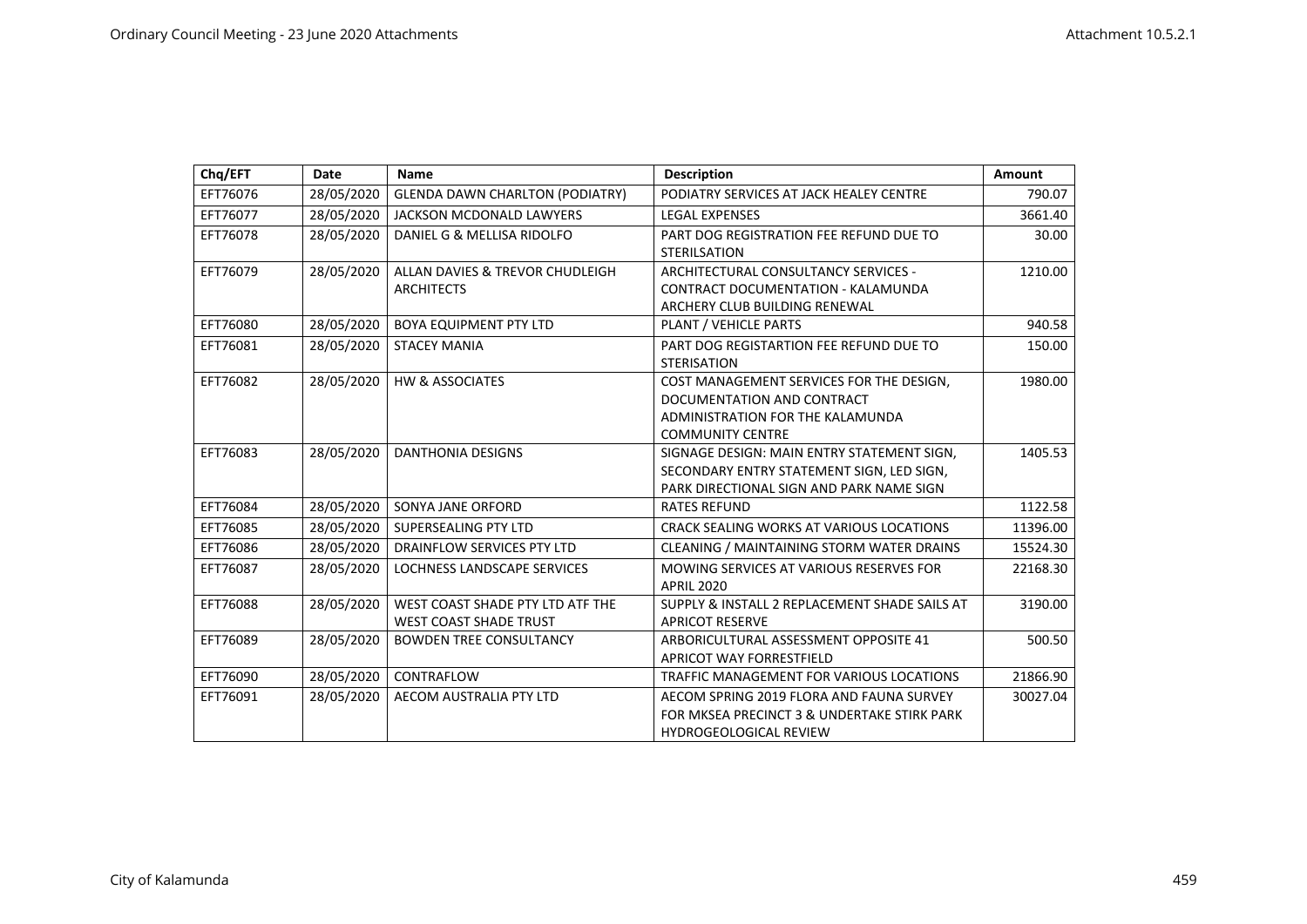| Chq/EFT  | Date       | <b>Name</b>                        | <b>Description</b>                                     | <b>Amount</b> |
|----------|------------|------------------------------------|--------------------------------------------------------|---------------|
| EFT76092 | 28/05/2020 | PK TECHNOLOGY PTY LTD T/A PK       | <b>COMMUNICATION ELECTRONICS SUPPLIES &amp; REPAIR</b> | 1048.85       |
|          |            | <b>TECHNOLOGY</b>                  | SERVICES FOR 2 BUSHFIRE VEHICLES                       |               |
| EFT76093 | 28/05/2020 | <b>STATE WIDE TURF SERVICES</b>    | <b>FERTILISE SPORTS TURF AT VARIOUS OVAL &amp;</b>     | 24422.75      |
|          |            |                                    | TRANSPORT GREEN WASTE TO WILLOW LAKE ESTATE            |               |
| EFT76094 | 28/05/2020 | <b>KOTT GUNNING LAWYERS</b>        | <b>LEGAL EXPENSES</b>                                  | 2320.52       |
| EFT76095 | 28/05/2020 | <b>BEAVER TREE SERVICES</b>        | <b>GENERAL TREE SERVICES / UNDER POWERLINES</b>        | 22152.90      |
|          |            |                                    | PRUNING FOR VARIOUS LOCATIONS                          |               |
| EFT76096 | 28/05/2020 | <b>DELL AUSTRALIA</b>              | COMPUTER PARTS / ACCESSORY SUPPLIES                    | 2565.20       |
| EFT76097 | 28/05/2020 | <b>ACCESS OFFICE INDUSTRIES</b>    | VARIOUS LIBRARY SUPPLIES FOR FORRESTFIELD              | 1305.70       |
|          |            |                                    | <b>LIBRARY</b>                                         |               |
| EFT76098 | 28/05/2020 | ALTRONIC DISTRIBUTORS PTY LTD T/A  | COMPUTER SUPPLIES/ACCESSORIES                          | 774.15        |
|          |            | <b>ALTRONICS</b>                   |                                                        |               |
| EFT76099 | 28/05/2020 | FUJI XEROX AUSTRALIA PTY LTD       | PHOTOCOPYING CHARGES                                   | 338.70        |
| EFT76100 | 28/05/2020 | PERTH BRAKE PARTS                  | PLANT / VEHICLE PARTS                                  | 54.00         |
| EFT76101 | 28/05/2020 | <b>MEERILINGA YOUNG CHILDREN'S</b> | SUCCESSFUL GRANT AS PART OF THE COMMUNITY              | 1000.00       |
|          |            | <b>SERVICES INC</b>                | <b>FUNDING PROGRAM - MAY 2020</b>                      |               |
| EFT76102 | 28/05/2020 | KALAMUNDA ELECTRICS                | ELECTRICAL REPAIRS / MAINTENANCE FOR VARIOUS           | 43449.36      |
|          |            |                                    | LOCATIONS INCLUDING UPGRADE OF SPORTS                  |               |
|          |            |                                    | FLOODLIGHTING AT SCOTT RESERVE                         |               |
| EFT76103 | 28/05/2020 | <b>HIND'S SAND SUPPLY</b>          | SUPPLY & DELIVERY OF WASHED WHITE SAND FOR             | 1817.20       |
|          |            |                                    | <b>VARIOUS LOCATIONS</b>                               |               |
| EFT76104 | 28/05/2020 | AAAC TOWING PTY LTD                | <b>TOWING SERVICES FEES</b>                            | 330.00        |
| EFT76105 | 28/05/2020 | ASHJAD PTY LTD T/A CUROST MILK     | MILK SUPPLY FOR ADMINISTRATION CENTRE AND              | 286.67        |
|          |            | <b>SUPPLY</b>                      | <b>OPERATIONS CENTRE</b>                               |               |
| EFT76106 | 28/05/2020 | <b>ENVIRO PIPES PTY LTD</b>        | SUPPLY OF PIPES FOR VARIOUS LOCATIONS                  | 9092.40       |
| EFT76107 | 28/05/2020 | KALAMUNDA ARCHERY CLUB             | SUCCESSFUL GRANT AS PART OF THE COMMUNITY              | 1000.00       |
|          |            |                                    | FUNDING PROGRAM - MAY 2020                             |               |
| EFT76108 | 28/05/2020 | A1 TROJAN PEST CONTROL             | PEST CONTROL SERVICES FOR VARIOUS LOCATIONS            | 419.00        |
| EFT76109 | 28/05/2020 | SPARKS REFRIGERATION AND           | FRIDGE AND AIRCONDITIONER DEGASSING AT                 | 1374.45       |
|          |            | <b>AIRCONDITIONING</b>             | <b>WALLISTON TRANSFER STATION</b>                      |               |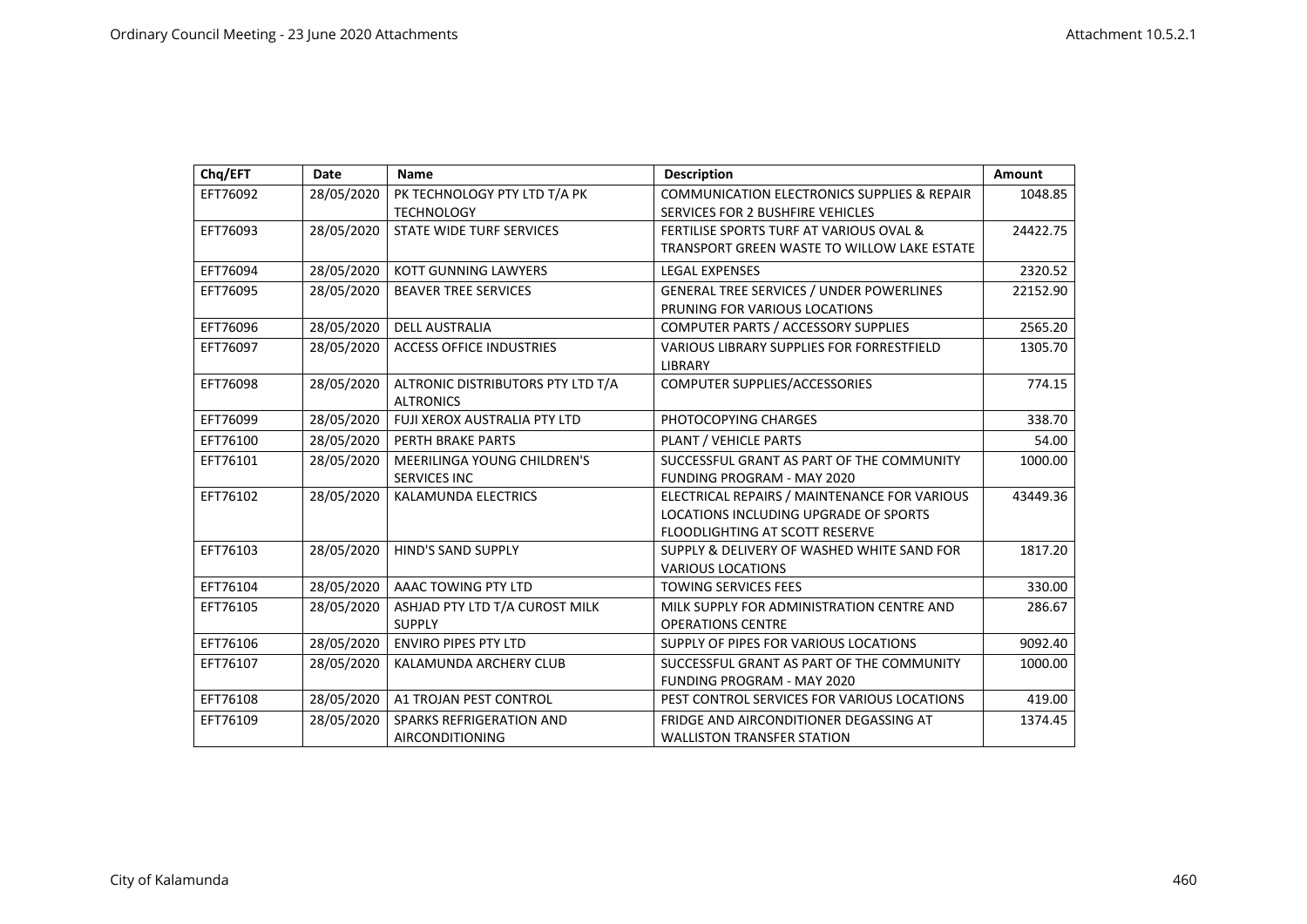| Chq/EFT  | <b>Date</b> | <b>Name</b>                                  | <b>Description</b>                             | Amount   |
|----------|-------------|----------------------------------------------|------------------------------------------------|----------|
| EFT76110 | 28/05/2020  | TALIS CONSULTANTS PTY LTD ATF TALIS          | ENGINEERING DESIGN CONSULTANCY SERVICES AT     | 8716.18  |
|          |             | <b>UNIT TRUST</b>                            | WALLISTON TRANSFER STATION PART OF ONGOING     |          |
|          |             |                                              | <b>CONSULTANCY SERVICES FOR DWER LICENCE</b>   |          |
| EFT76111 | 28/05/2020  | STAN THE TYRE MAN ( STAN'S TYRE              | PLANT / VEHICLE PARTS                          | 621.50   |
|          |             | SERVICE WA)                                  |                                                |          |
| EFT76112 | 28/05/2020  | MAIA FINANCIAL PTY LIMITED                   | QUARTERLY PAYMENT - LEASE AGREEMENT FOR        | 9157.27  |
|          |             |                                              | VARIOUS EQUIPMENT - PERIOD 01/01/20 - 30/09/20 |          |
| EFT76113 | 28/05/2020  | SPRAYLINE SPRAYING EQUIPMENT                 | SUPPLY & DELIVERY OF SPRAYING EQUIPMENT        | 26345.00 |
| EFT76114 | 28/05/2020  | KALAMUNDA MOUNTAIN BIKE                      | SUCCESSFUL GRANT AS PART OF THR COMMUNITY      | 1000.00  |
|          |             | <b>COLLECTIVE</b>                            | <b>FUNDING PROGRAM - MAY 2020</b>              |          |
| EFT76115 | 28/05/2020  | SJC HERITAGE CONSULTANTS PTY LTD             | ABORIGINAL HERITAGE DUE DILIGENCE STUDY FOR    | 1848.00  |
|          |             |                                              | PROPOSED ROAD AND SHARED PATH WORKS IN THE     |          |
|          |             |                                              | VICINITY OF POISON GULLY, HIGH WYCOMBE         |          |
| EFT76116 | 28/05/2020  | ALPERSTEIN DESIGNS PTY LTD                   | MERCHANDISE SUPPLIES FOR RESALE AT THE ZIG     | 1757.34  |
|          |             |                                              | <b>ZAG CULTURAL CENTRE</b>                     |          |
| EFT76117 | 28/05/2020  | <b>SAPIO PTY LTD</b>                         | SECURITY MONITORING, EQUIPMENT AND REPAIRS     | 143.00   |
|          |             |                                              | AT FORRESTFIELD LIBRARY                        |          |
| EFT76118 | 28/05/2020  | BLUE STEEL ENTERPRISES PTY LTD T/A           | MAINTENANCE EQUIPMENT / SUPPLIES FOR FIRE      | 122.98   |
|          |             | <b>FRONTLINE FIRE &amp; RESCUE EQUIPMENT</b> | <b>AND RESCUE</b>                              |          |
| EFT76119 | 28/05/2020  | <b>QUALITY PRESS</b>                         | PRINTING & SUPPLY OF A4 FLYERS 2PP X 8000 FOR  | 784.30   |
|          |             |                                              | KALAMUNDA COMMUNITY LEARNING CENTRE            |          |
| EFT76120 | 28/05/2020  | <b>MARKET CREATIONS</b>                      | MARKETING & TECHNOLOGY SERVICE FEES &          | 357.35   |
|          |             |                                              | MONTHLY CLOUD HOSTING SERVICES                 |          |
| EFT76121 | 28/05/2020  | ANFIELD RD NOMINEES T/A ARTSUNWIND           | SUPPLY OF VARIOUS GOODS FOR RESALE AT ZIG ZAG  | 3200.50  |
|          |             |                                              | <b>CULTURAL CENTRE</b>                         |          |
| EFT76122 | 28/05/2020  | <b>DESIRABLE DESIGNS</b>                     | <b>BUILDING APPLICATION FEE REFUND</b>         | 257.90   |
| EFT76123 | 28/05/2020  | <b>ALLCREDIT PTY LTD</b>                     | STAFF CONTRIBUTIONS TO NOVATED LEASES          | 490.00   |
| EFT76124 | 28/05/2020  | SPLIT SCREEN PRODUCTIONS                     | VIDEO FOOTAGE OF BIKE TRACK SHARED PATH        | 1760.00  |
|          |             |                                              | UPGRADE - WELSHPOOL RD EAST                    |          |
| EFT76125 | 28/05/2020  | <b>LOCAL GOVERNMENT PROFESSIONALS</b>        | PERFORMANCE LOCAL GOVERNMENT EXCELLENCE        | 14003.00 |
|          |             | AUSTRALIA, NSW                               | <b>PROGRAM 2019-20</b>                         |          |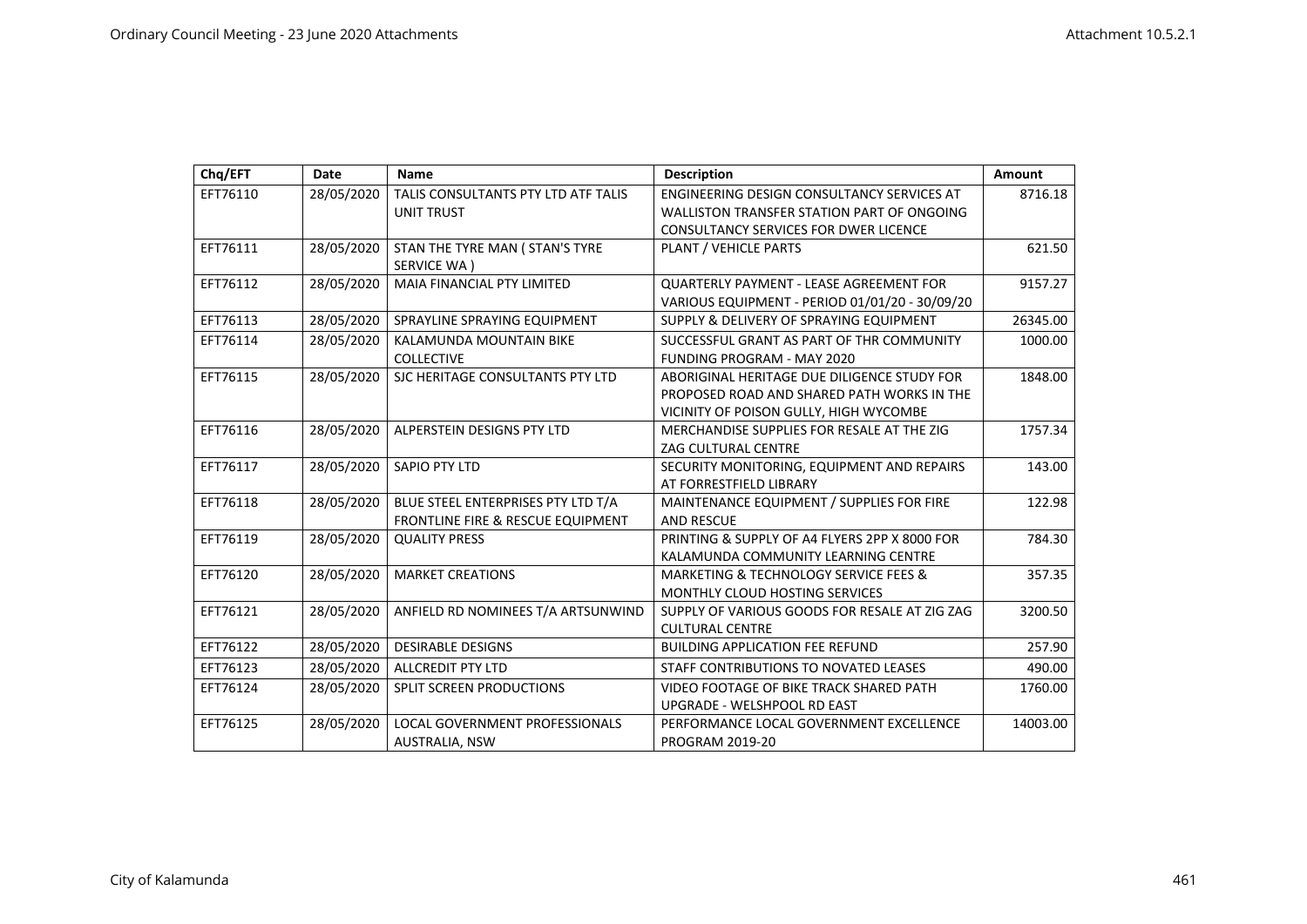| Chq/EFT  | <b>Date</b> | <b>Name</b>                            | <b>Description</b>                                     | Amount   |
|----------|-------------|----------------------------------------|--------------------------------------------------------|----------|
| EFT76126 | 28/05/2020  | SPICK AND SPAN COMMERCIAL PROPERTY     | <b>CLEANING SERVICES &amp; CONSUMABLES FOR VARIOUS</b> | 152.00   |
|          |             | <b>MAINTENANCE PTY LTD</b>             | <b>LOCATIONS</b>                                       |          |
| EFT76127 | 28/05/2020  | <b>DOWSING GROUP PTY LTD</b>           | SUPPLY AND LAY CONCRETE PATHWAYS,                      | 16791.83 |
|          |             |                                        | MAINTENANCE AND MISC. WORKS AT VARIOUS                 |          |
|          |             |                                        | <b>LOCATIONS</b>                                       |          |
| EFT76128 | 28/05/2020  | <b>HORIZON WEST LANDSCAPE &amp;</b>    | MAINTENANCE IRRIGATION SERVICES AT THE                 | 748.00   |
|          |             | <b>IRRIGATION PTY LTD</b>              | <b>BIBBULMUNN FOR APRIL 2020</b>                       |          |
| EFT76129 | 28/05/2020  | <b>PGV ENVIRONMENTAL</b>               | CAMBRIDGE RESERVE ENVIRONMENTAL REPORT                 | 902.00   |
|          |             |                                        | <b>FOLLOWING DBCA COMMENTS</b>                         |          |
| EFT76130 | 28/05/2020  | NATSALES ADVERTISING PTY LTD           | 3 MONTH SIGN RENTAL FOR BINS WITHIN THE CITY           | 2431.00  |
|          |             |                                        | OF KALAMUNDA & ADVERTISING ON LITTER BINS              |          |
| EFT76131 | 28/05/2020  | BUZZ ENTERPRISES PTY LTD T/A SIFTING   | REGULAR MONTHLY LIGHT MAINTENANCE TO                   | 3520.00  |
|          |             | SANDS                                  | <b>VARIOUS PLAYGROUNDS</b>                             |          |
| EFT76132 | 28/05/2020  | FOCUS AUDIOVISUAL PTY LTD              | SUPPLY OF AUDIOVISUAL EQUIPMENT FOR IT                 | 275.88   |
|          |             |                                        | <b>DEPARTMENT</b>                                      |          |
| EFT76133 | 28/05/2020  | <b>ASSETVAL PTY LTD</b>                | LAND AND BUILDINGS VALUATION FOR FINANCIAL             | 39600.00 |
|          |             |                                        | <b>YEAR 19/20</b>                                      |          |
| EFT76134 | 28/05/2020  | PROTEK 247 BUILDING                    | CLEAN GUTTERS AND SUPPLY REPORTS FOR THE               | 3058.00  |
|          |             |                                        | MONTH OF APRIL FOR VARIOUS LOCATIONS                   |          |
| EFT76135 | 28/05/2020  | ANGELA NIKULINSKY T/A STUDIO           | SUPPLY OF MERCHANDISE FOR RESALE AT THE ZIG            | 395.82   |
|          |             | NIKULINSKY                             | <b>ZAG CULTURAL CENTRE</b>                             |          |
| EFT76136 | 28/05/2020  | NEWHAWK CORPORATION PTY LTD T/AS       | 01/06/20-31/08/20 (QUARTERLY) SOFTWARE AND             | 1518.00  |
|          |             | <b>EJAN COMMUNICATIONS</b>             | AIRTIME- RANGERS BUDGET                                |          |
| EFT76137 | 28/05/2020  | NEW GROUND WATER SERVICES PTY LTD      | <b>CLAIM 1: SUPPLY AND INSTALL GRUNDFOS VFD</b>        | 13692.25 |
|          |             |                                        | PUMP AND ASSOCIATED FITTINGS AT THE MAR                |          |
|          |             |                                        | TRANSFER DRAIN AT HARTFIELD PARK                       |          |
| EFT76138 | 28/05/2020  | <b>LANDFORM RESEARCH</b>               | <b>INDEPENDENT REVIEW OF CHALET RIGI WASTE</b>         | 4290.00  |
|          |             |                                        | WATER DISPOSAL 18/09/19 - 18/05/20                     |          |
| EFT76139 | 28/05/2020  | <b>INDUSTRIAL RECRUITMENT PARTNERS</b> | HIRE OF TEMPORARY STAFF FOR DEPOT / ADMIN              | 15041.42 |
|          |             | (IRP) PTY LTD                          |                                                        |          |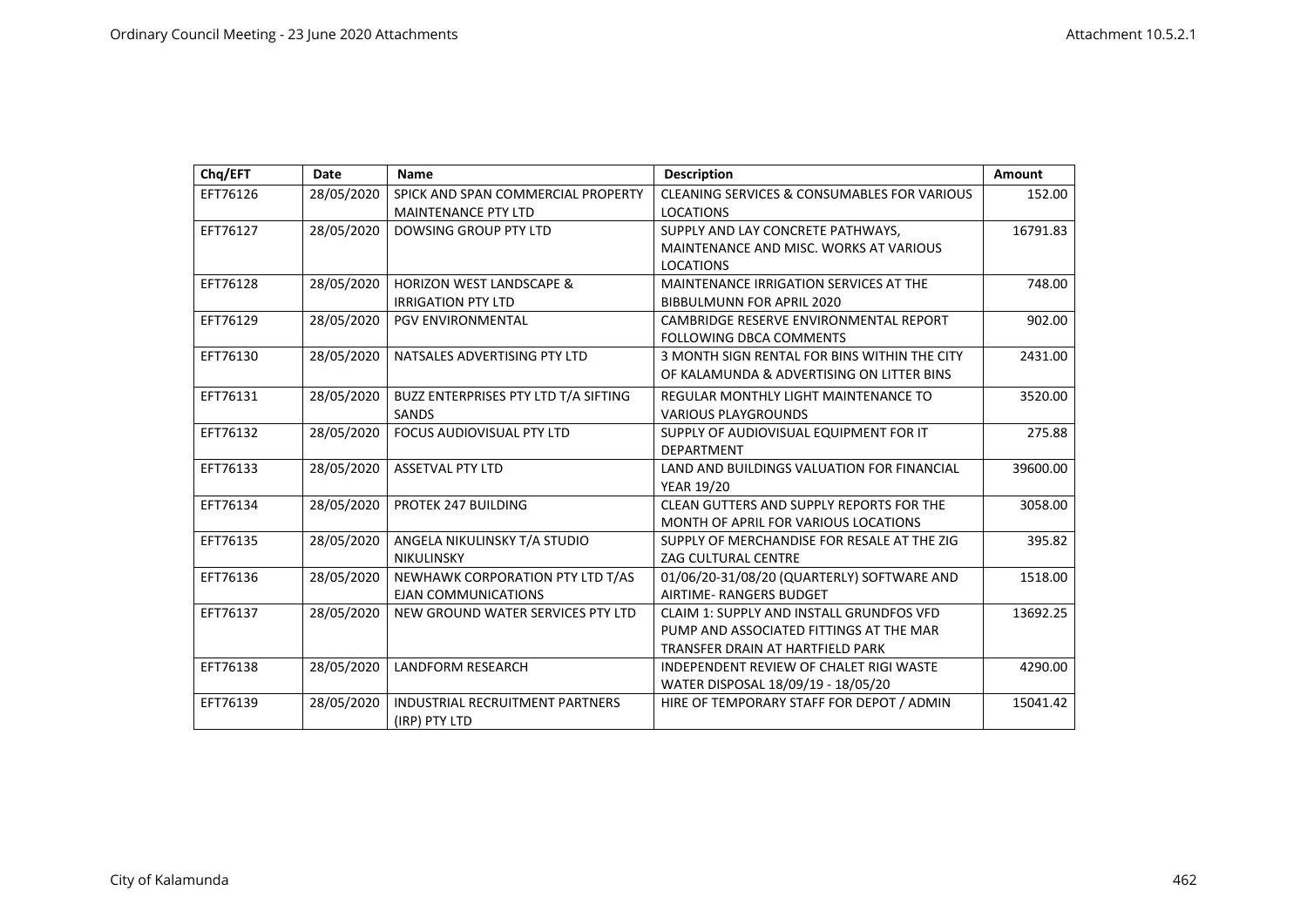| Chq/EFT  | <b>Date</b> | Name                                | <b>Description</b>                            | <b>Amount</b> |
|----------|-------------|-------------------------------------|-----------------------------------------------|---------------|
| EFT76140 | 28/05/2020  | GLEN FLOOD GROUP PTY LTD T/A GFG    | LABOUR HIRE TEMPORARY FLEET CO-ORDINATOR -    | 5860.80       |
|          |             | <b>TEMP ASSIST</b>                  | 04/05/20 - 15/05/20                           |               |
| EFT76141 | 28/05/2020  | <b>HILLS MOTO &amp; MOWERS WA</b>   | PLANT / VEHICLE PARTS                         | 108.00        |
| EFT76142 | 28/05/2020  | SPECIALTY TIMBER FLOORING WA        | SANDING AND SEALING FLOORS AT JACK HEALEY     | 1403.60       |
| EFT76143 | 28/05/2020  | <b>WA TREEWORKS</b>                 | TREE WORKS INCLUDING PRUNING, REMOVAL,        | 8096.00       |
|          |             |                                     | STUMP GRINDING AND POWERLINE CLEARANCES AT    |               |
|          |             |                                     | <b>VARIOUS LOCATIONS</b>                      |               |
| EFT76144 | 28/05/2020  | HIRE INTELLIGENCE INTERNATIONAL LTD | RENTAL FEES FOR THE HIRE OF VARIOUS EQUIPMENT | 9680.00       |
|          |             |                                     | - PERIOD 26/05/20 - 25/07/20                  |               |
| EFT76145 | 28/05/2020  | PUMA ENERGY (AUSTRALIA) FUELS PTY   | SUPPLY OF DIESEL FUEL FOR OPERATIONS CENTRE   | 9328.11       |
|          |             | <b>LTD</b>                          |                                               |               |
| EFT76146 | 28/05/2020  | AUSSIE BROADBAND ENTERPRISE PTY LTD | HIGH WYCOMBE LIBRARY NBN CONNECTION -         | 109.00        |
|          |             |                                     | BILLING PERIOD 21/05/20 - 20/06/20            |               |
| EFT76147 | 28/05/2020  | <b>ROBERTS DAY</b>                  | WATTLE GROVE SOUTH CONCEPT PLANNING AND       | 6613.20       |
|          |             |                                     | COMMUNITY ENGAGEMENT FOR WORK PERFORMED       |               |
|          |             |                                     | TO 30/04/20                                   |               |
| EFT76148 | 28/05/2020  | <b>ERA HOSTING</b>                  | MONTHLY VOIP FEES FOR EMERGENCY SERVICES      | 489.42        |
| EFT76149 | 28/05/2020  | PINDAN CONTRACTING PTY LTD          | PROGRESS CLAIM #4 - CONSTRUCTION OF THE       | 248635.22     |
|          |             |                                     | KALAMUNDA COMMUNITY CENTRE AT JORGENSEN       |               |
|          |             |                                     | <b>PARK</b>                                   |               |
| EFT76150 | 28/05/2020  | <b>CASTLE CIVIL PTY LTD</b>         | SUPPLY AND INSTALLATION OF BAFFLE BOX IN      | 61072.00      |
|          |             |                                     | ACCORDANCE WITH, INSTALLATION OF GROSS        |               |
|          |             |                                     | POLLUTANT TRAP - STIRK PARK                   |               |
| EFT76151 | 28/05/2020  | <b>GLACIER FILTRATION PTY LTD</b>   | SUPPLY OF 1xRF600-200 STAINLESS STEEL SELF-   | 9625.00       |
|          |             |                                     | <b>CLEANING FILTER</b>                        |               |
| EFT76152 | 28/05/2020  | <b>HANKY FEVER</b>                  | SUPPLY OF GOODS FOR RESALE AT ZIG ZAG         | 393.00        |
|          |             |                                     | <b>CULTURAL CENTRE</b>                        |               |
| EFT76153 | 28/05/2020  | THURLBY HERB PTY LIMITED            | SUPPLY OF GOODS FOR RESALE AT ZIG ZAG         | 1526.58       |
|          |             |                                     | <b>CULTURAL CENTRE</b>                        |               |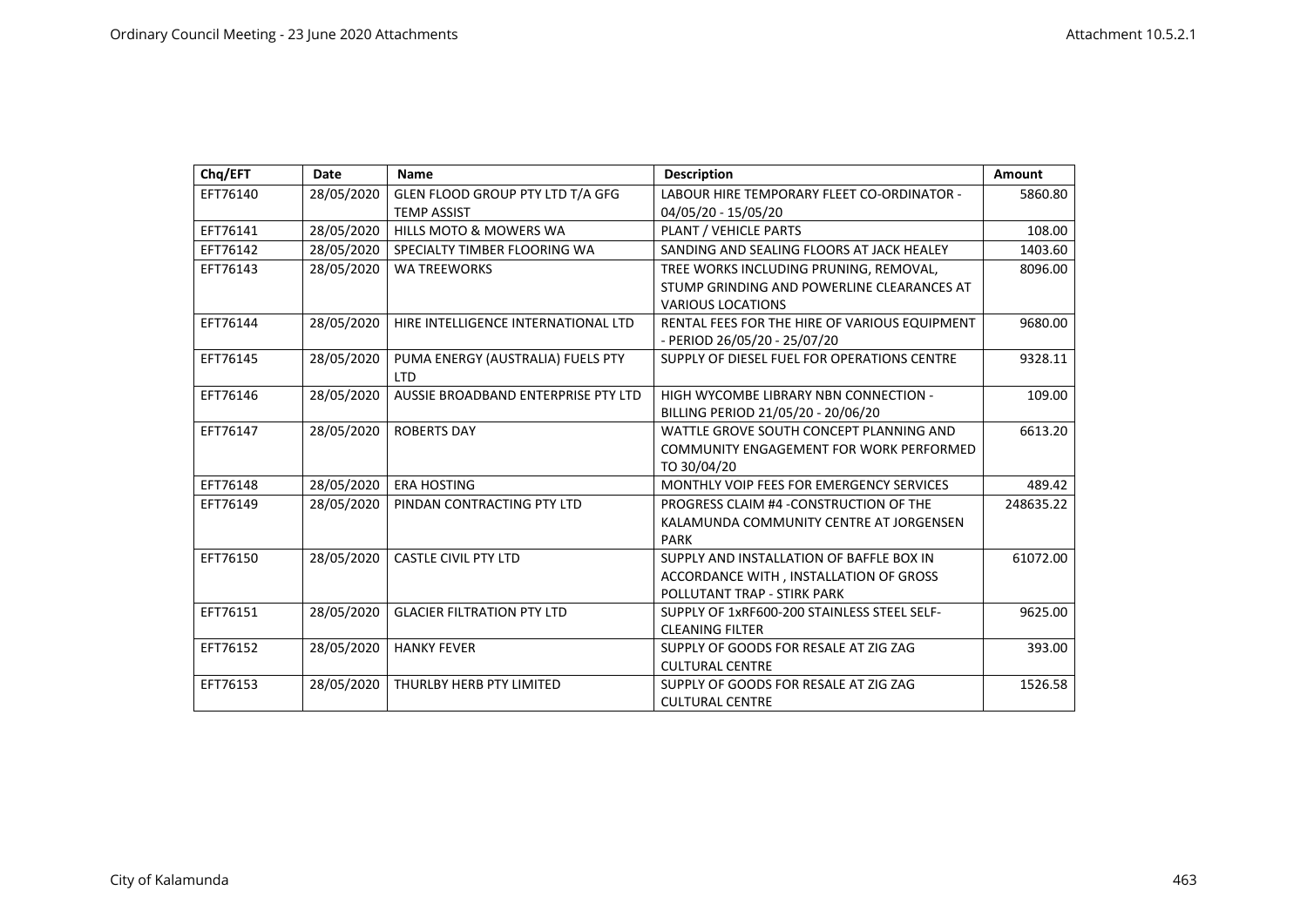| Chq/EFT    | <b>Date</b> | <b>Name</b>                              | <b>Description</b>                                     | Amount   |
|------------|-------------|------------------------------------------|--------------------------------------------------------|----------|
| EFT76154   | 28/05/2020  | BIG DOG EQUIPMENT PTY LTD T/A WA         | SERVICE CALL TO CHANGE HIGH FLOW DIESEL                | 727.38   |
|            |             | <b>REFUELLING</b>                        | NOZZLE ON HIGH FLOW BOWSER AT THE                      |          |
|            |             |                                          | <b>OPERATIONS CENTRE</b>                               |          |
| EFT76155   | 28/05/2020  | FLYING EYE PHOTOGRAPHY                   | <b>CONSULTANCY SERVICES &amp; PROVIDE DRONE PHOTOS</b> | 1980.00  |
|            |             |                                          | OF VARIOUS SUBURBS                                     |          |
| EFT76156   | 28/05/2020  | SEWING FOR CHARITY - WA                  | SUCCESSFUL GRANT AS PART OF THE COMMUNITY              | 984.00   |
|            |             |                                          | FUNDING PROGRAM - MAY 2020                             |          |
| EFT76157   | 28/05/2020  | <b>DAISY NG</b>                          | REFUND FOR THE CANCELLATION OF KIDS COOKING            | 28.00    |
|            |             |                                          | <b>CLUB CLASS DUE TO COVID-19</b>                      |          |
| DD43591.1  | 12/05/2020  | WA LOCAL GOVERNMENT                      | SUPERANNUATION CONTRIBUTIONS                           | 93132.19 |
|            |             | <b>SUPERANNUATION PLAN</b>               |                                                        |          |
| DD43591.10 | 12/05/2020  | STATEWIDE SUPERANNUATION TRUST           | SUPERANNUATION CONTRIBUTIONS                           | 537.89   |
| DD43591.11 | 12/05/2020  | <b>CBUS SUPERANNUATION</b>               | SUPERANNUATION CONTRIBUTIONS                           | 493.85   |
| DD43591.12 | 12/05/2020  | <b>REST SUPERANNUATION</b>               | SUPERANNUATION CONTRIBUTIONS                           | 2276.23  |
| DD43591.13 | 12/05/2020  | <b>BWMT SUPERANNUATION FUND</b>          | SUPERANNUATION CONTRIBUTIONS                           | 261.87   |
| DD43591.14 | 12/05/2020  | <b>BT SUPER FOR LIFE</b>                 | SUPERANNUATION CONTRIBUTIONS                           | 280.93   |
| DD43591.15 | 12/05/2020  | ANZ SMART CHOICE SUPER                   | SUPERANNUATION CONTRIBUTIONS                           | 283.61   |
| DD43591.16 | 12/05/2020  | <b>COLONIAL 1ST STATE SUPERANNUATION</b> | SUPERANNUATION CONTRIBUTIONS                           | 674.46   |
| DD43591.17 | 12/05/2020  | <b>HOSTPLUS PTY LTD</b>                  | SUPERANNUATION CONTRIBUTIONS                           | 1534.90  |
| DD43591.18 | 12/05/2020  | <b>AUSTRALIAN SUPERANNUATION</b>         | SUPERANNUATION CONTRIBUTIONS                           | 5557.71  |
| DD43591.19 | 12/05/2020  | <b>AMPLIFE LIMITED</b>                   | SUPERANNUATION CONTRIBUTIONS                           | 1075.09  |
| DD43591.2  | 12/05/2020  | <b>ESSENTIAL SUPER</b>                   | SUPERANNUATION CONTRIBUTIONS                           | 339.42   |
| DD43591.20 | 12/05/2020  | AMP SUPER LEADER                         | SUPERANNUATION CONTRIBUTIONS                           | 131.11   |
| DD43591.21 | 12/05/2020  | <b>MERCER SUPER TRUST</b>                | SUPERANNUATION CONTRIBUTION                            | 646.34   |
| DD43591.22 | 12/05/2020  | <b>UNISUPER</b>                          | SUPERANNUATION CONTRIBUTIONS                           | 71.55    |
| DD43591.3  | 12/05/2020  | <b>EQUIPSUPER</b>                        | SUPERANNUATION CONTRIBUTIONS                           | 64.62    |
| DD43591.4  | 12/05/2020  | STUYT MCGUFFICKE SUPERFUND               | SUPERANNUATION CONTRIBUTIONS                           | 485.96   |
| DD43591.5  | 12/05/2020  | <b>COMMONWEALTH BANK SUPER FUND</b>      | SUPERANNUATION CONTRIBUTIONS                           | 238.27   |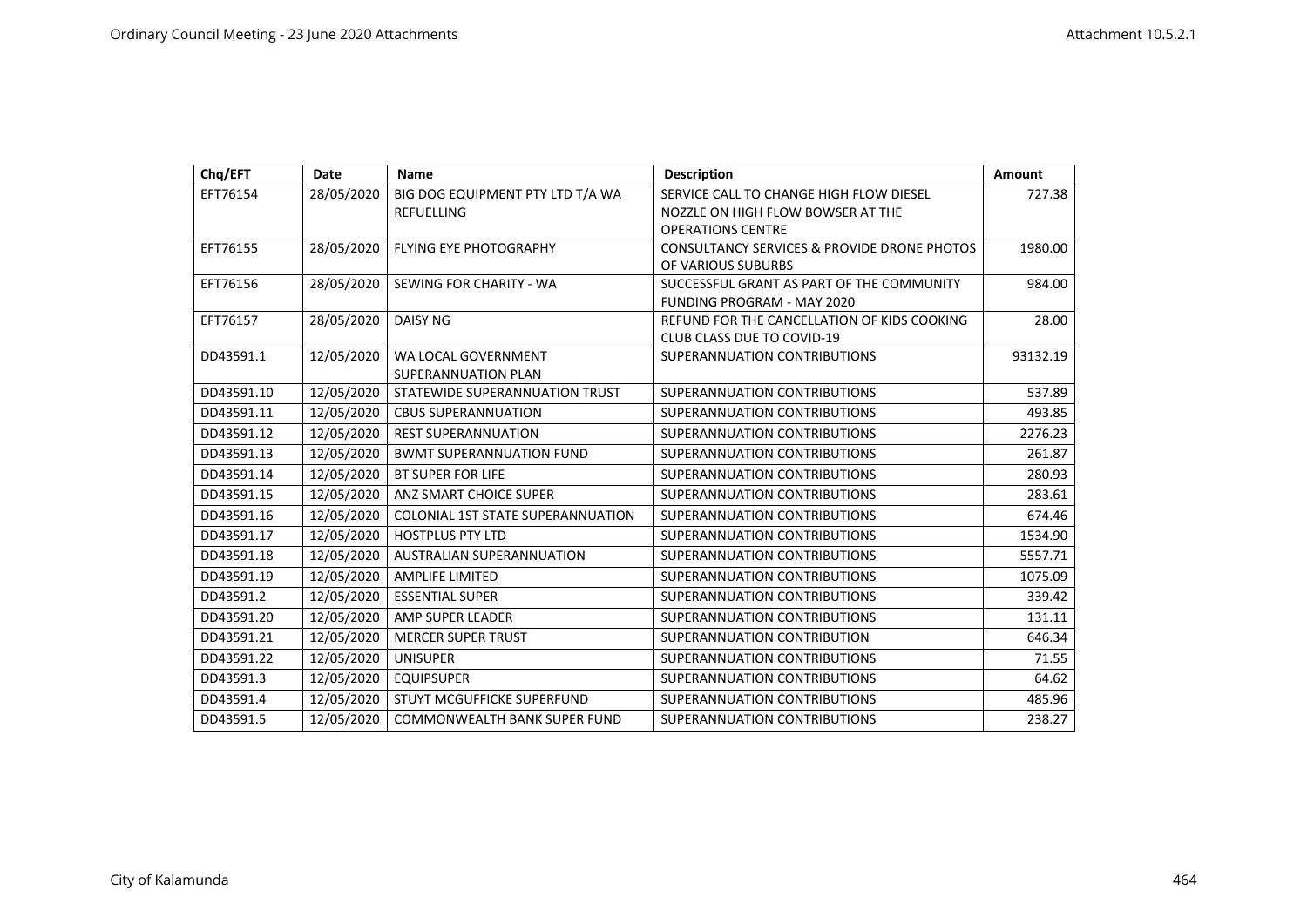| Chq/EFT    | <b>Date</b> | <b>Name</b>                                          | <b>Description</b>           | Amount   |
|------------|-------------|------------------------------------------------------|------------------------------|----------|
| DD43591.6  | 12/05/2020  | MLC MASTERKEY SUPER GOLD STAR                        | SUPERANNUATION CONTRIBUTIONS | 142.96   |
| DD43591.7  | 12/05/2020  | <b>VERSION ACCOUNT</b><br><b>AUSTRALIAN CATHOLIC</b> | SUPERANNUATION CONTRIBUTIONS | 283.61   |
|            |             | SUPERANNUATION & RETIREMENT FUND                     |                              |          |
|            |             | (ACSRF)                                              |                              |          |
| DD43591.8  | 12/05/2020  | <b>ONEPATH MASTERFUND</b>                            | SUPERANNUATION CONTRIBUTIONS | 50.77    |
| DD43591.9  | 12/05/2020  | THE TRUSTEE FOR DK ALWAYS                            | SUPERANNUATION CONTRIBUTIONS | 505.53   |
|            |             | <b>SUPERANNUATION FUND</b>                           |                              |          |
| DD43605.1  | 12/05/2020  | <b>REST SUPERANNUATION</b>                           | SUPERANNUATION CONTRIBUTIONS | 207.72   |
| DD43609.1  | 12/05/2020  | <b>REST SUPERANNUATION</b>                           | SUPERANNUATION CONTRIBUTIONS | 43.08    |
| DD43676.1  | 26/05/2020  | WA LOCAL GOVERNMENT                                  | SUPERANNUATION CONTRIBUTIONS | 96080.07 |
|            |             | <b>SUPERANNUATION PLAN</b>                           |                              |          |
| DD43676.10 | 26/05/2020  | <b>AUSTRALIAN CATHOLIC</b>                           | SUPERANNUATION CONTRIBUTIONS | 283.61   |
|            |             | SUPERANNUATION & RETIREMENT FUND                     |                              |          |
|            |             | (ACSRF)                                              |                              |          |
| DD43676.11 | 26/05/2020  | <b>ONEPATH MASTERFUND</b>                            | SUPERANNUATION CONTRIBUTIONS | 33.65    |
| DD43676.12 | 26/05/2020  | <b>REST SUPERANNUATION</b>                           | SUPERANNUATION CONTRIBUTIONS | 3018.89  |
| DD43676.13 | 26/05/2020  | THE TRUSTEE FOR DK ALWAYS                            | SUPERANNUATION CONTRIBUTIONS | 505.53   |
|            |             | <b>SUPERANNUATION FUND</b>                           |                              |          |
| DD43676.14 | 26/05/2020  | STATEWIDE SUPERANNUATION TRUST                       | SUPERANNUATION CONTRIBUTIONS | 537.89   |
| DD43676.15 | 26/05/2020  | <b>CBUS SUPERANNUATION</b>                           | SUPERANNUATION CONTRIBUTIONS | 493.85   |
| DD43676.16 | 26/05/2020  | <b>BWMT SUPERANNUATION FUND</b>                      | SUPERANNUATION CONTRIBUTIONS | 261.87   |
| DD43676.17 | 26/05/2020  | <b>BT SUPER FOR LIFE</b>                             | SUPERANNUATION CONTRIBUTIONS | 347.46   |
| DD43676.18 | 26/05/2020  | ANZ SMART CHOICE SUPER                               | SUPERANNUATION CONTRIBUTIONS | 283.61   |
| DD43676.19 | 26/05/2020  | <b>COLONIAL 1ST STATE SUPERANNUATION</b>             | SUPERANNUATION CONTRIBUTIONS | 594.55   |
| DD43676.2  | 26/05/2020  | <b>ESSENTIAL SUPER</b>                               | SUPERANNUATION CONTRIBUTIONS | 339.42   |
| DD43676.20 | 26/05/2020  | <b>AUSTRALIAN SUPERANNUATION</b>                     | SUPERANNUATION CONTRIBUTIONS | 5844.38  |
| DD43676.21 | 26/05/2020  | <b>HOSTPLUS PTY LTD</b>                              | SUPERANNUATION CONTRIBUTIONS | 1556.21  |
| DD43676.22 | 26/05/2020  | <b>AMPLIFE LIMITED</b>                               | SUPERANNUATION CONTRIBUTIONS | 1037.28  |